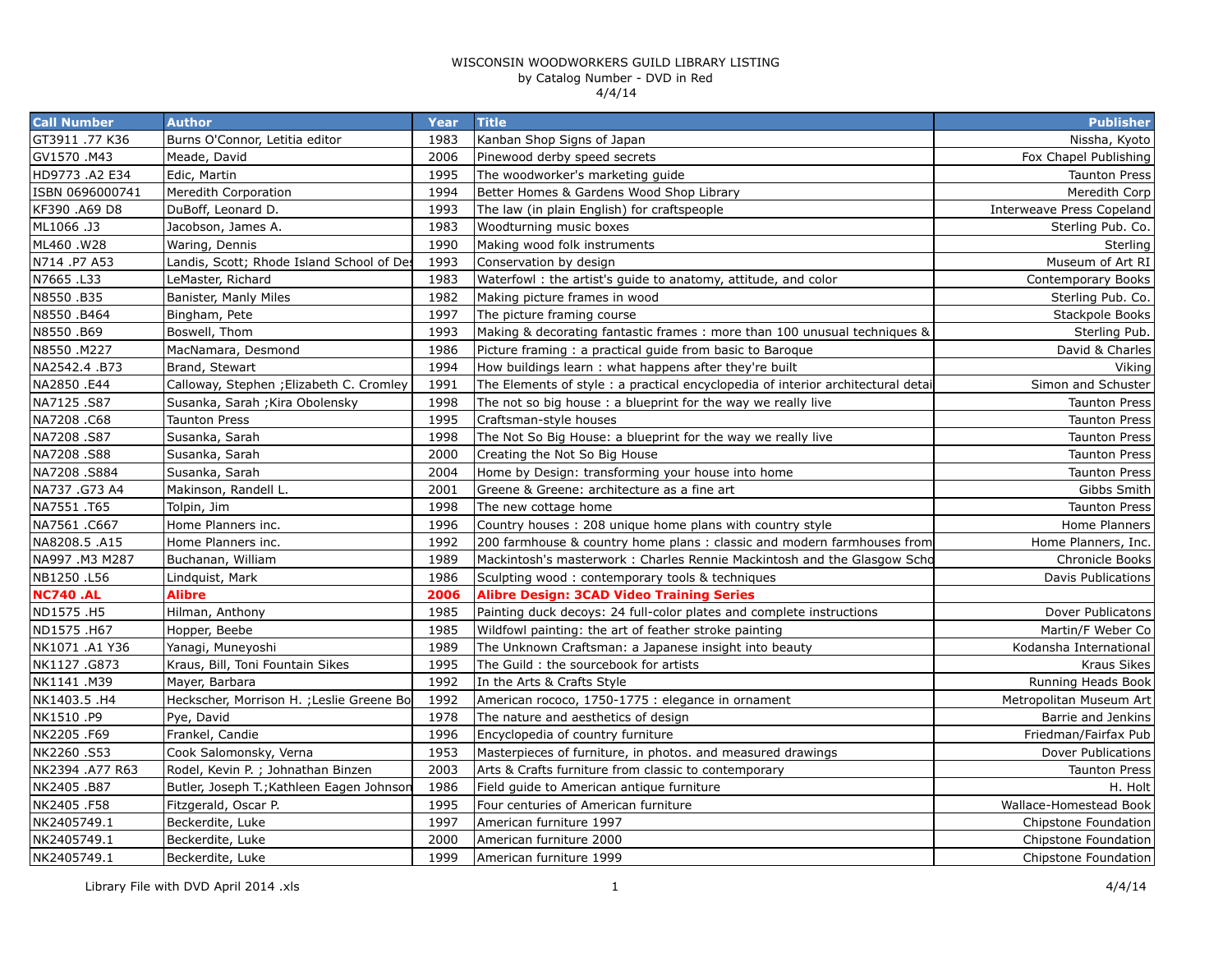| <b>Call Number</b> | <b>Author</b>                               | Year | <b>Title</b>                                                                   | <b>Publisher</b>          |
|--------------------|---------------------------------------------|------|--------------------------------------------------------------------------------|---------------------------|
| NK2406 .E9         | Goyne Evans, Nancy ; Henry Francis du Po    | 1997 | American Windsor furniture : specialized forms                                 | Hudson Hills Press        |
| NK2406.G74         | Greene, Jeffrey P.                          | 1996 | American furniture of the 18th century                                         | <b>Taunton Press</b>      |
| NK2406.K36         | Kassay, John                                | 1980 | The Book Of Shaker Furniture                                                   | University of Mass. Press |
| NK2406 .L38        | Layton Art Collection.; Brock Jobe; Gerald  | 1991 | American furniture with related decorative arts, 1660-1830                     | Hudson Hills Press        |
| NK2406 .N7         | Nutting, Wallace                            | 1965 | Furniture of the Pilgrim century (of American origin) 1620-1720, with maple    | Dover Publications        |
| NK2406.S29         | Sack, Albert                                | 1950 | Fine Points of Furniture: early American                                       | Crown Publishers          |
| NK2406 .S292       | Sack, Albert                                | 1993 | The new fine points of furniture : Early American, good, better, best, superio | Crown Publishers          |
| NK2406.S36         | Satore, Charles                             | 1992 | The Windsor Style in America: volumes 1 & 2                                    | Running Press Book Pub    |
| NK2407.M43         | Murray, Stuart                              | 1994 | Shaker Heritage Guidebook: Exploring the Historic Sites, Museums & Collecti    | Golden Hill Press         |
| NK2407.R54         | Rieman, Timothy D. ; Jean M. Burks          | 1993 | The complete book of Shaker furniture                                          | H.N. Abrams               |
| NK2407.S5          | Shea, John G.                               | 1971 | The American Shakers and Their Furniture: with measured drawings of muse       | Van Nostrand Reinhold     |
| NK2407.S5          | Shea, John G.                               | 1992 | Making authentic Shaker furniture: with measured drawings of museum clas       | Dover Publications        |
| NK2408.C6          | Cooke, Jr., Edward S.                       | 1989 | New American Furniture: The second generation of studio furnituremakers        | Museum Fine Arts Boston   |
| NK2410.J6          | Jobe, Brock ; Myrna Kaye; Philip Zea; Socie | 1984 | New England furniture: the Colonial era: selections from the Society for the   | Houghton Mifflin          |
| NK2410.W43         | Wood, David F., editor                      | 1996 | The Concord Museum: decorative arts from a New England collection              | Concord Museum            |
| NK2435 .N6 T38     | Taylor, Lonn ; Dessa Bokides                | 1987 | New Mexican furniture, 1600-1940 : the origins, survival, and revival of furn  | Museum New Mexico Press   |
| NK2435 .N8 B58     | Bivins, John                                | 1988 | The furniture of coastal North Carolina, 1700-1820                             | Mus Early South Dec Arts  |
| NK2435 .P42 C487   | Berwind Schiffer, Margaret                  | 1978 | Furniture and its makers of Chester County, Pennsylvania                       | Schiffer Pub.             |
| NK2435.V4 Z64      | Zogry, Kenneth Joel ; Philip Zea; Benningt  | 1995 | The best the country affords: Vermont furniture, 1765-1850                     | Bennington Museum         |
| NK2438 .C5 B8      | Burton, E. Milby                            | 1997 | Charleston furniture, 1700-1825                                                | Univ South Carolina Press |
| NK2438.N46         | Moses, Michael ; Israel Sack Inc.           | 1984 | Master craftsmen of Newport : the Townsends and Goddards                       | MMI Americana Press       |
| NK2439 .D86 A4     | Zea, Philip ; Donald Dunlap                 | 1994 | The Dunlap cabinetmakers: a tradition in craftsmanship                         | Stackpole Books           |
| NK2439.G43         | Gray, Stephen                               | 1983 | The Mission Furniture of L. and J. G. Stickley                                 | Turn of Century Edition   |
| NK2439 .G76 M35    | Makinson, Randell L.                        | 1997 | Greene & Greene: furniture and related designs                                 | Gibbs Smith               |
| NK2439 .L2 A4      | Davidoff, Donald A. ; Robert L. Zarrow; L.  | 1992 | Early L. & J.G. Stickley furniture : from Onondaga Shops to Handcraft          | Dover Publications        |
| NK2439 .M28 A4     | Maloof, Sam ; Jonathan Pollock              | 1988 | Sam Maloof, woodworker                                                         | Kodansha International    |
| NK2439 .S8 A4      | Stickley, Gustav ; Craftsman Workshops (I   | 1991 | The 1912 and 1915 Gustav Stickley craftsman furniture catalogs                 | Athenaeum ; Dover Pub     |
| NK2442.Q5F5        | Fleming, John A. ; Canadian Museum of C     | 1994 | The painted furniture of French Canada, 1700-1840                              | Camden House              |
| NK2542 .C5 A3      | Chippendale, Thomas                         | 1966 | The Gentleman & Cabinet Maker's Director                                       | Dover Books               |
| NK2542 .M35 M94    | Myerson, Jeremy ; John Makepeace            | 1995 | Makepeace: a spirit of adventure in craft & design                             | Conran Octopus            |
| NK2669 .E34        | Ecke, Gustav                                | 1986 | Chinese domestic furniture in photographs and measured drawings                | Dover Publications        |
| NK2715.B43         | Brown, John                                 | 1990 | <b>Welsch Stick Chairs</b>                                                     | <b>Stobart Davies</b>     |
| NK2715.E92         | Goyne Evans, Nancy ; Henry Francis du Po    | 1996 | American Windsor chairs                                                        | Hudson Hills Press        |
| NK4898 .L64        | Lodermeier, Doug                            | 2003 | Minnesota Duck Calls: yesterday's and today's folk artists                     | L&M Press                 |
| NK807.066          | Ord Monroe, Candace ; Manroe Boehm          | 1991 | Shaker Style: The Gift of Simplicity                                           | <b>Crescent Books</b>     |
| NK835.W6 W5        | Kitchell Whyte, Bertha                      | 1971 | Craftsmen of Wisconsin                                                         | Western Pub. Co.          |
| NK9610 .A145       | Duncan Aimone, Katherine                    | 2004 | 500 Wood Bowls                                                                 | Lark Books                |
| NK9612.F488        | Fine Woodworking                            | 1983 | Fine woodworking design book 3: 558 photos best work in wood by 540 craft      | <b>Taunton Press</b>      |
| NK9612.F5          | Fine Woodworking                            | 1979 | Fine woodworking design book 2: 1,150 photos best work in wood by 1,000        | <b>Taunton Press</b>      |
| NK9701 .D48 D484   | Fike, Bonita                                | 2000 | The Fine Art of Wood: The Bohlen collection                                    | Abbeville Press           |
| NK9704 .A77        | Walnut Hollow Farm                          | 1983 | Artist's portfolio of wooden ducks: 12 patterns and instructions               | Walnut Hollow Farm        |
| NK9704.B86         | Burk, Bruce                                 | 1982 | Game bird carving                                                              | <b>Winchester Press</b>   |
|                    |                                             |      |                                                                                |                           |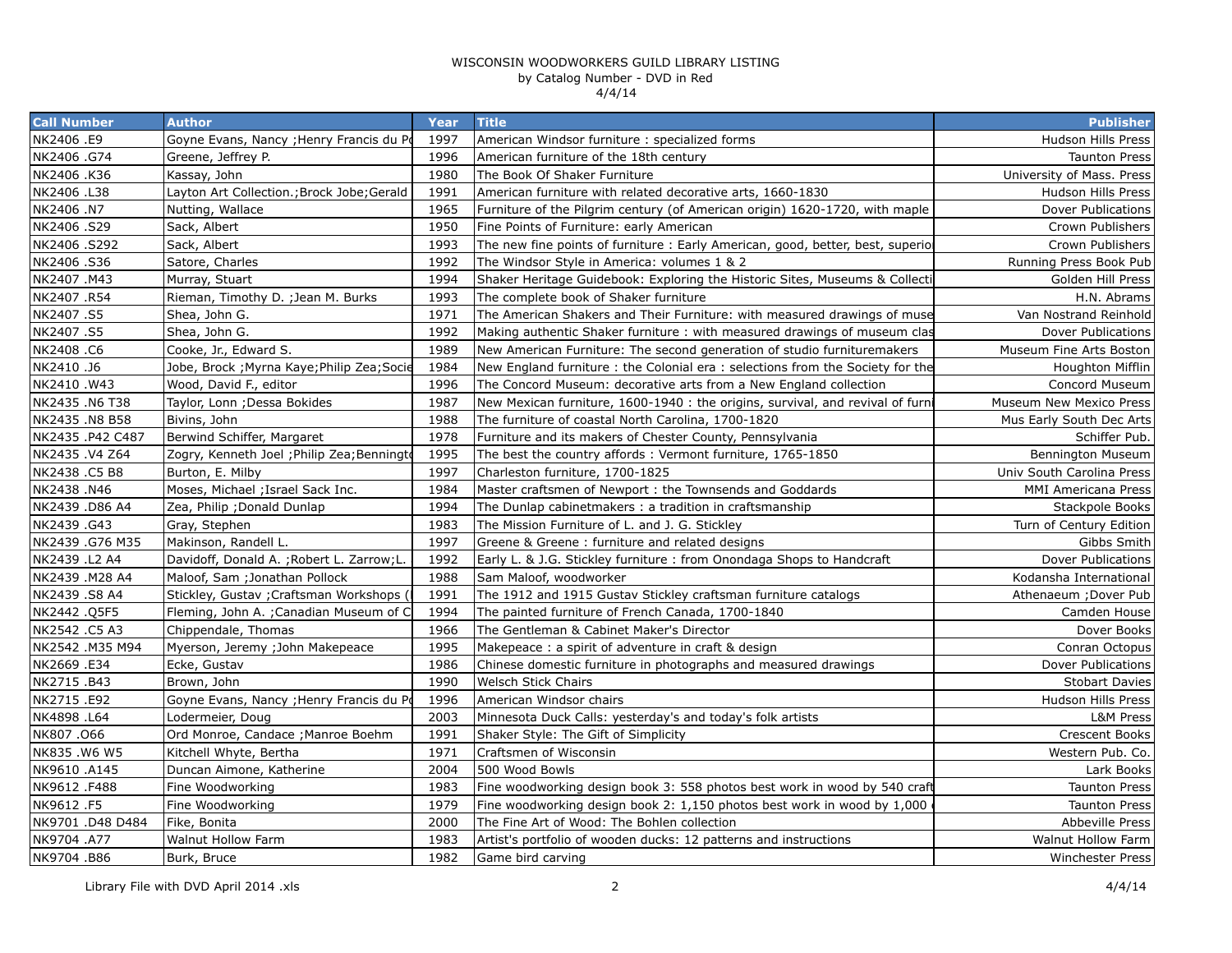| <b>Call Number</b> | <b>Author</b>                               | Year | <b>Title</b>                                                                  | <b>Publisher</b>               |
|--------------------|---------------------------------------------|------|-------------------------------------------------------------------------------|--------------------------------|
| NK9704.G73         | Green. H. D.                                | 1982 | Carving authentic birds: patterns and instructions                            | Dover Publicatons              |
| NK9704 .H3         | Hasluck, Paul N.                            | 1977 | Manual of traditional wood carving                                            | Dover Publications             |
| NK9704 .H4         | Watkins Hellum, Amanda ; Franklin H. Got    | 1942 | You can whittle and carve                                                     | The Bruce Pub Co               |
| NK9704.J6          | Johnstone, James B.                         | 1971 | Woodcarving; techniques & projects                                            | Lane Books                     |
| NK9704.S3          | Sayers, Charles Marshall                    | 1978 | The book of wood carving: technique, designs, and projects                    | <b>Dover Publications</b>      |
| NK9704.S36         | Schroeder, Roger, Robert Guge               | 1988 | Carving miniature wildfowl                                                    | Stackpole Books                |
| NK9704.S66         | Spielman, Patrick E.                        | 1982 | Making wood decoys                                                            | Sterling Pub. Co.              |
| <b>NK9704.SU</b>   | <b>Sundqvist, Jogge</b>                     | 1990 | <b>Carving Swedish Woodware</b>                                               |                                |
| NK9704.T26         | Tangerman, Elmer J.                         | 1964 | Design and figure carving                                                     | <b>Dover Publications</b>      |
| NK9704 .T3         | Tangerman, Elmer J.                         | 1936 | Whittling and woodcarving                                                     | <b>Dover Publications</b>      |
| NK9704.V4          | Veasey, William                             | 1982 | <b>Waterfowl carving</b>                                                      | Schiffer Pub.                  |
| NK9704.W56         | Williams, Jeremy                            | 1994 | Decorative woodcarving                                                        | Guild Master Craftsman         |
| NK9712 .K55        | Klamkin, Marian; Klamkin, C.                | 1974 | Wood Carvings: North American Folk Sculptures                                 | <b>Hawthorne Books</b>         |
| NK9743.N67         | Norbury, Betty                              | 1990 | Fine craftsmanship in wood                                                    | Linden Pub. Co.                |
| NK9798 .C58 A4     | Marks, Michael F.                           | 2004 | Neil Cost - Magic with Wood                                                   | Long Cane Press                |
| NK9798 .H36 A4     | Haid, Alan G.                               | 1981 | Decoys of the Mississippi flyway                                              | Schiffer Ltd.                  |
| NK991 .N597        | Nelson, Marion J. ; Museum of American      | 1995 | Norwegian folk art : the migration of a tradition                             | <b>Abbeville Press</b>         |
| NK9920.M37         | Hobbs, Harry J. ; Allan E. Fitchett; Marque | 1978 | Marquetry Society of America's modern marquetry handbook                      | A. Constantine                 |
| NK9920 .R3613      | Ramond, Pierre                              | 1989 | Marquetry                                                                     | <b>Taunton Press</b>           |
| QL676.5 .B66       | Boswell, Thom                               | 1993 | The bird feeder book : how to build unique bird feeders from the purely pract | Sterling Pub. Co.              |
| QL676.5 .K43       | Kephart, David                              | 1995 | How to build collectible birdhouses: heirlooms for your great grandchildren a | Radnor-Hill Pub.               |
| QL676.5.S37        | Self, Charles R.                            | 1985 | Making birdhouses & feeders                                                   | Sterling Pub. Co.              |
| S21 .A37 no. 72    | <b>USDA Forest Service</b>                  | 1999 | Wood handbook: wood as an engineering material                                | <b>USDA Forest Service</b>     |
| SB436 .S52         | Sherrill, Sam                               | 2003 | Harvesting Urban Timber: a complete guide                                     | Linden Publishing              |
| SD434 .C65         | Constantine, Albert J., Jr.                 | 2005 | Know Your Woods: A complete guide to trees, woods and veneers                 | Lyons Press                    |
| SD536 .E3          | Edlin, Herbert L.                           | 1969 | What wood is that? A manual of wood identification                            | Thames & Hudson                |
| SH449 .R68         | Rousseau, Rich                              | 2009 | Making wooden fishing lures                                                   | Fox Chapel                     |
| SK335.B3           | Barber, Joel David                          | 1954 | Wild fowl decoys                                                              | <b>Dover Publications</b>      |
| TA419 .G83         | Flynn, James H. ; Max Kline; Jon Arno       | 1994 | A quide to useful woods of the world 1994                                     | King Philip Pub. Co.           |
| TA419 .G83         | Flynn, James H. ; Charles D. Holder         | 2001 | A guide to useful woods of the world 2001                                     | <b>Forest Products Society</b> |
| TA419 .I49         | Bramwell, Martyn, editor                    | 1984 | The International Book of Wood                                                | <b>Crescent Books</b>          |
| TA419 .J64         | Johnston, David Robert                      | 1983 | The wood handbook for craftsmen                                               | Arco Pub.                      |
| TA419 .L53         | Lincoln, W. A.                              | 1991 | World woods in color                                                          | Linden Pub.                    |
| TA419.S29          | Schiffer, Nancy; Herbert F. Schiffer        | 1977 | Woods we live with : a guide to the identification of wood in the home        | Schiffer Ltd.                  |
| TA419.S583         | Sloane, Eric                                | 1990 | A reverence for wood                                                          | Holt                           |
| TA419.W78          | Sterling Pub.                               | 1989 | The Encyclopedia of wood                                                      | Sterling Pub.                  |
| TG428.S77          | Strombeck, Janet ; Richard Strombeck        | 1981 | Bridges & cupolas                                                             | Sun Designs                    |
| TH1151 .A73        | Architectural Woodwork Institute (Centre    | 1997 | Architectural woodwork quality standards : illustrated                        | The Institute                  |
| <b>TH152.AD</b>    | <b>Adams, Marc</b>                          | 2005 | <b>Workshop Safety</b>                                                        |                                |
| TH2270.B57         | Birchard, John                              | 1998 | Make Your Own Handcrafted Doors and Windows                                   | Sterling                       |
| TH2270 .H65        | Hiro, John E.                               | 1993 | Millwork handbook                                                             | Sterling Pub. Co.              |
| TH2288.G48         | Getts, David                                | 2002 | <b>Making Mantels</b>                                                         | Linden Publishing              |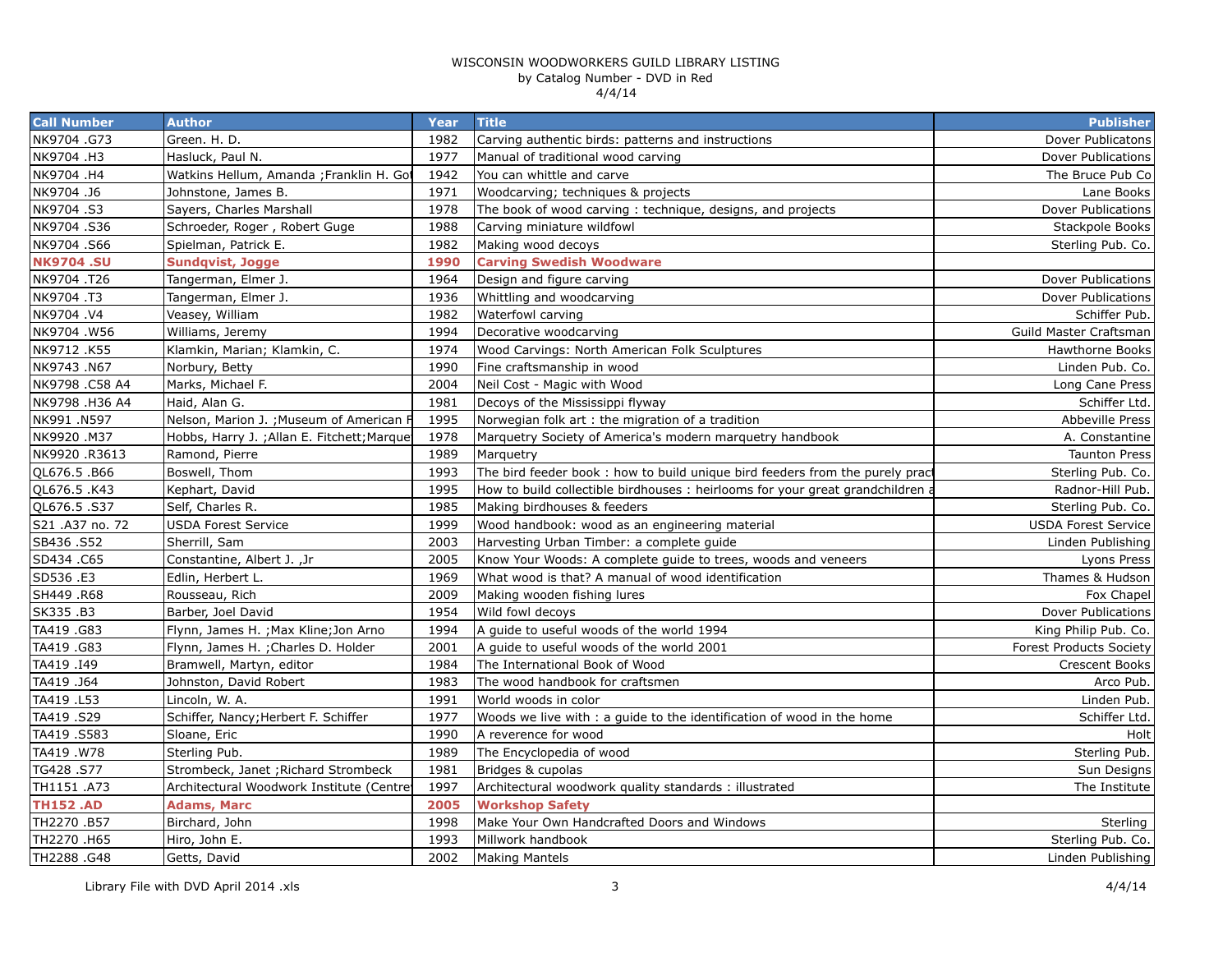| <b>Call Number</b> | <b>Author</b>                             | Year | <b>Title</b>                                                                   | <b>Publisher</b>             |
|--------------------|-------------------------------------------|------|--------------------------------------------------------------------------------|------------------------------|
| TH2288.P46         | Penberthy, Steve ; Gary Jones; Douglas Co | 1994 | Step-by-step to a classic fireplace mantel: a complete guide to building a cla | Schiffer Pub.                |
| TH2288 .R63        | Rodriguez, Mario                          | 2002 | Building fireplace mantels: distinctive projects for any style home            | <b>Taunton Press</b>         |
| TH2529.W6 P48      | <b>Peterson, Charles</b>                  | 2010 | <b>Wood Flooring</b>                                                           |                              |
| TH2544 .V36        | Van Arsdale, Jay ; Jeffrey Westman        | 1988 | Shoji: how to design, build, and install Japanese screens                      | Kodansha International       |
| TH385 .B34         | Ball, John E.                             | 1991 | Layout, foundation, framing                                                    | Macmillan; Maxwell           |
| TH4815 .H45        | Heldmann, Carl                            | 1995 | Be your own house contractor : how to save 25% without lifting a hammer        | <b>Storey Communications</b> |
| TH4816.V538        | Vila, Bob ; Anne Henry                    | 1981 | Bob Vila's This old house                                                      | Dutton                       |
| TH4817.N38         | Nash, George                              | 1996 | Renovating old houses                                                          | <b>Taunton Press</b>         |
| TH4817.3 .A57      | Reston Pub                                | 1981 | The Answer book: a self help quide to maintenance, improvements and repain     | Reston Pub. Co.              |
| TH4818.W6 B464     | Benson, Tedd                              | 1997 | The timber-frame home: design, construction, finishing                         | <b>Taunton Press</b>         |
| TH4840 H86         | Hunt, Walter B.                           | 1974 | How to build and furnish a log cabin                                           | Macmillan; Maxwell           |
| TH4890.P65         | Pollan, Michael                           | 1997 | A place of my own: the education of an amateur builder                         | Random House                 |
| <b>TH4955.AB</b>   | <b>Abrams, Norm</b>                       | 2006 | New Yankee Workshop: storage shed program #0610D                               |                              |
| TH4955 .B87        | Burch, Monte                              | 1983 | Building small barns, sheds & shelters                                         | Garden Way Pub.              |
| TH4961 .B76        | Brimer, John Burton                       | 1989 | Homeowner's complete outdoor building book: wood & masonry construction        | Sterling Pub. Co.            |
| TH4961.E54         | Engler, Nick                              | 1990 | Outdoor structures                                                             | Rodale Press                 |
| TH4961 .M67        | Morgan, Deborah; Nick Engler              | 1987 | How to build outdoor structures                                                | Sterling                     |
| TH4961.P762        | Hylton, William H.                        | 1990 | Projects for outdoor living                                                    | Rodale Press                 |
| TH4965.S66         | Snow, Diane                               | 1985 | How to design and build fences and gates                                       | Ortho Books                  |
| TH4970.B366        | Handyman Club of America                  | 1998 | Landscape structures and decks                                                 | Handyman Club of America     |
| TH4970.D388        | Day, Richard                              | 1992 | Building decks, patios and fences                                              | Meredith Press               |
| TH4970.S39         | Schuttner, Scott                          | 1993 | Building and designing decks                                                   | <b>Taunton Press</b>         |
| TH4970.S68         | Snyder, Tim                               | 1991 | Decks : how to design and build the perfect deck for your home                 | Rodale Press                 |
| TH4975.S43         | Strombeck, Janet                          | 1983 | Gazebos and other garden structures                                            | Sun Designs                  |
| TH4975.S77         | Strombeck, Janet ; Richard Strombeck      | 1980 | The classic outhouse book: a complete guide to privy design                    | Sun Designs                  |
| TH4975.S79         | Strombeck, Janet ; Richard Strombeck      | 1984 | Backyard Structures: designs and plans                                         | Sun Designs                  |
| TH533 .D48 Vol 1   | Dezettel, Louis M.                        | 1972 | Masons and builders library: bricklaying, plastering, rock masonry, clay tile  | Audel                        |
| TH533 .D48 Vol 2   | Dezettel, Louis M.                        | 1972 | Masons and builders library: concrete, block, tile, terrazzo                   | Audel                        |
| TH5604 .U44 Vol 1  | Ball, John E, Harry F. Ulrey              | 1976 | Carpenters and builders library: tools, steel square, joinery                  | T.Audel                      |
| TH5604 .U44 Vol 2  | Ball, John E, Harry F. Ulrey              | 1976 | Carpenters and builders library: Layouts, foundation, framing                  | T.Audel                      |
| TH5604 .U44 Vol 3  | Ball, John E, Harry F. Ulrey              | 1976 | Carpenters and builders library: millwork, power tools, painting               | T.Audel                      |
| TH5607. J66        | Jones, Thomas H.                          | 1992 | Home carpentry: improvements and repairs                                       | Meredith Press               |
| TH5640 .E53        | Engler, Nick                              | 1994 | Finish carpentry: techniques for better woodworking                            | Rodale Press                 |
| TH5662.A45         | Allen, Sam                                | 1990 | Wood joiner's handbook                                                         | Sterling Pub. Co.            |
| TH5662 .A97        | Austin, C. K.                             | 1988 | Contract joinery                                                               | Linden Pub.                  |
| <b>TH5662.AD</b>   | <b>Adams, Marc</b>                        | 2005 | <b>Joinery</b>                                                                 |                              |
| TH5662 .E49        | Ellis, George                             | 1987 | Modern practical joinery : a treatise on the practice of joiner's work by hand | Linden Pub. Co.              |
| <b>TH5662.RO</b>   | Rogowski, Gary                            |      | 12 Ways to Make a Mortise and Tenon- Fine Woodworking                          |                              |
| TH5663.F56         | Fine Woodworking                          | 1985 | Fine woodworking on joinery                                                    | Taunton                      |
| TH6010 .B47        | Berry, Nancy E.                           | 2006 | Architectural hardware: ideas, inspiration and practical advice                | Quarry Books                 |
| TJ1195.S43         | Salaman, R. A.                            | 1997 | Dictionary of woodworking tools                                                | <b>Astragal Press</b>        |
| TJ1195.S45         | <b>Schwarz, Christopher</b>               | 2012 | Mastering hand tools: basic skills for balanced woodworking                    | <b>Popular Woodworking</b>   |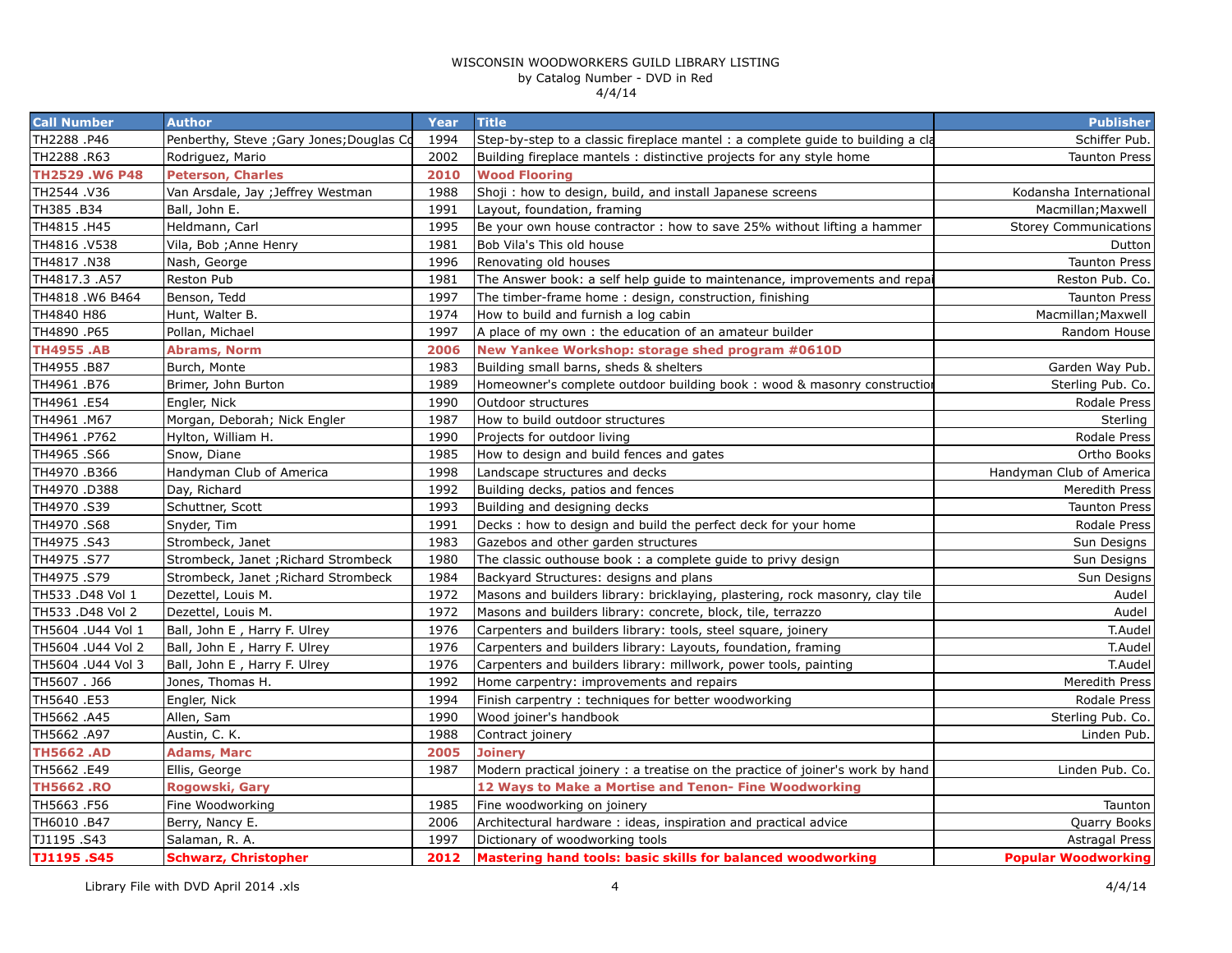| <b>Call Number</b> | <b>Author</b>                               | Year | <b>Title</b>                                                                    | <b>Publisher</b>       |
|--------------------|---------------------------------------------|------|---------------------------------------------------------------------------------|------------------------|
| TJ1195.D48         | Sellens, Alvin                              | 1990 | Dictionary of American hand tools: a pictorial synopsis                         | A. Sellens             |
| TJ1195.H12         | Hack, Garrett                               | 1999 | Classic hand tools                                                              | <b>Taunton Press</b>   |
| TJ1195.H86         | Hummel, Charles F.                          | 1968 | With Hammer in Hand: The Dominy craftsmen of East Hampton, New York             | Univ Press of Virginia |
| TJ1195.K42         | Kean, Herbert, Emil PollacK                 | 1990 | <b>Collecting Antique Tools</b>                                                 | <b>Astragal Press</b>  |
| <b>TJ1195.LA1</b>  | Lacer, Alan                                 |      | <b>The Skew Chisel</b>                                                          | Lacer, Alan            |
| <b>TJ1195.LA2</b>  | Lacer, Alan                                 | 2004 | <b>The Son of Skew</b>                                                          | Lacer, Alan            |
| TJ1195.V53         | Vila, Bob                                   | 1993 | Bob Vila's toolbox: the ultimate illustrated guide to portable hand and power   | W. Morrow              |
| TJ1195.W34         | Walter. John                                | 1996 | Antique & collectible Stanley tools: a quide to identity and value              | <b>Tool Merchant</b>   |
| TJ1195.W356        | Watson, Aldren Auld                         | 1993 | Hand tools: their ways and workings                                             | Lyons & Burford        |
| TJ1200.S79         | Stanley Rule and Level Co.; Astragal Press  | 1989 | The Stanley catalog collection, 1855-1898 : four decades of rules, levels, try- | <b>Astragal Press</b>  |
| <b>TJ1200.UN</b>   | <b>Underhill, Roy</b>                       | 1995 | <b>Planes</b>                                                                   |                        |
| <b>TJ1201.KI</b>   | Kingshott, Jim                              |      | <b>Planes &amp; Planing Part 2 Special Planes</b>                               |                        |
| <b>TJ1201.KR</b>   | <b>Krenov, James</b>                        | 1985 | <b>Wooden Planes &amp; Cabinet Scrapes</b>                                      |                        |
| <b>TJ1201.LE</b>   | <b>Leach, Patrick</b>                       | 1996 | <b>Stanley planes by the numbers</b>                                            |                        |
| TJ1201 .P55 P53    | Pierce, Cecil E.                            | 1992 | Fifty years a planemaker and user                                               | Monmouth Press         |
| TJ1201.P55 P64     | Pollak, Emil                                | 1994 | A guide to the makes of American wooden planes                                  | <b>Astragal Press</b>  |
| TJ1201 .P55 W445   | Whelan, John M.                             | 1993 | The Wooden Plane: its history, form and function                                | Astragal Press         |
| TJ1260.D437        | DeCristoforo, R. J.                         | 1991 | The drill press book: including 80 jigs & accessories you can make              | Tab Books              |
| TJ1260.E53         | Engler, Nick                                | 1995 | Using the drill press: techniques for better woodworking                        | <b>Rodale Press</b>    |
| TJ1260 .R6         | Rockwell Manufacturing Company. Delta       | 1954 | Getting the most out of your drill press                                        | <b>Barnes</b>          |
| TJ1280.B79         | Bradley, Ian                                | 1980 | Sharpening small tools                                                          | Sterling Pub. Co.      |
| TJ1280.S647        | Spielman, Patrick E.                        | 1991 | Sharpening basics                                                               | Sterling Pub. Co.      |
| TJ1280.W3          | Walton, Harry                               | 1976 | Home and workshop guide to sharpening                                           | Times Mirror Magazines |
| TP968.Y68          | Young, William Tandy                        | 1999 | The glue book                                                                   | <b>Taunton Press</b>   |
| TS2020 .R5         | Richardson, M. T.                           | 1994 | Practical carriage building                                                     | <b>Astragal Press</b>  |
| TS405.E77          | Ettinger, Steve                             | 1993 | The complete illustrated guide to everything sold in hardware stores            | MacMillan              |
| <b>TS545.AB</b>    | <b>Abrams, Norm</b>                         | 2006 | New Yankee Workshop: shop clock #0605D                                          |                        |
| TS545 .D34         | Daniele, Joseph William                     | 1984 | How to build 35 great clocks                                                    | Stackpole Books        |
| TS545.N45          | Nelson, John A.                             | 2000 | Complete guide to making wooden clocks                                          | Fox Chapel Publishing  |
| TS547.T35          | Taylor, V. J.; H. A. Babb                   | 1986 | Making and repairing wooden clock cases                                         | David & Charles        |
| TS805 .S74 B38     | Bavaro, Joseph J.; Thomas L. Mossman        | 1982 | The furniture of Gustav Stickley : history, techniques, and projects            | Van Nostrand Reinhold  |
| TS835.M34          | Malloff, Will ; Beth Erickson               | 1982 | Chainsaw lumbermaking                                                           | <b>Taunton Press</b>   |
| TS837.B697         | Brown, W. H.                                | 1995 | The conversion and seasoning of wood                                            | Linden Pub.            |
| TS843.F4           | Feirer, John                                | 1982 | Advanced woodwork and furniture making                                          | Bennett Pub.           |
| TS850.C382         | Chinn, Gary ; John A. Sainsbury; Garrett V  | 1979 | The Garrett Wade book of woodworking tools                                      | Crowell                |
| <b>TS852.AD1</b>   | <b>Adams, Marc</b>                          | 2005 | <b>Wood Bending</b>                                                             |                        |
| <b>TS852.AD2</b>   | <b>Adams, Marc</b>                          | 2005 | <b>Fabricating with Laminates</b>                                               |                        |
| <b>TS852.MA</b>    | <b>Marks, David</b>                         | 2006 | <b>Jigs &amp; fixtures for curvilinear woodworking</b>                          |                        |
| TS852.S75          | Stevens, William Cornwall ; Norman Turne    | 1978 | Wood bending handbook                                                           | Woodcraft Supply Corp. |
| TS870.B46          | Benson, Johnathan                           | 2008 | Woodworker's guide to veneering and inlay                                       | Fox Chapel Publishing  |
| TS880.W33          | Watson, Aldren Auld                         | 1994 | Country furniture                                                               | Lyons & Burford        |
| TS887.S89          | Dover Publications Inc.; Gustav Stickley; L | 1979 | Stickley craftsman furniture catalogs: unabridged reprints of two mission fur   | Dover Publications     |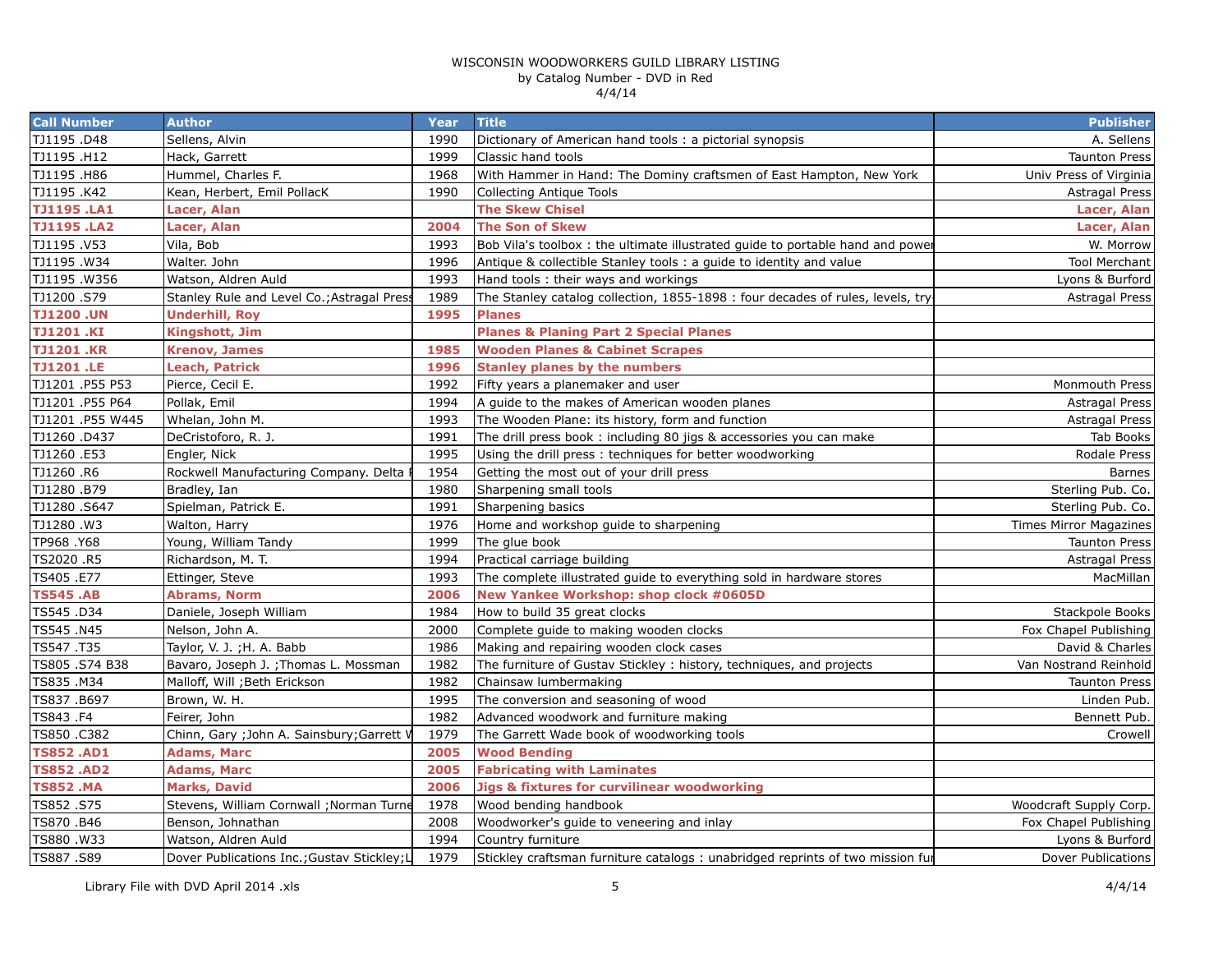| <b>Call Number</b> | <b>Author</b>                             | Year | <b>Title</b>                                                                 | <b>Publisher</b>                |
|--------------------|-------------------------------------------|------|------------------------------------------------------------------------------|---------------------------------|
| TT140 .K73 K74     | Krenov, James                             | 2000 | A cabinet maker's notebook                                                   | Linden Pub.                     |
| <b>TT152.AB</b>    | <b>Abrams, Norm</b>                       | 2006 | New Yankee Workshop: workshop helpers #0603D                                 |                                 |
| TT152.B54          | Bigelow, William, M.Bigelow               | 1992 | Home workshops                                                               | Ortho Books                     |
| TT152.E54          | Engler, Nick                              | 1990 | Workshop tables, cabinets and jigs                                           | Rodale Press                    |
| TT152.L36          | Landis, Scott                             | 1998 | The workshop book                                                            | <b>Taunton Press</b>            |
| TT152. N34         | Nagyszalanczy, Sandor                     | 2001 | Setting up shop                                                              | <b>Taunton Press</b>            |
| TT153.5 .D4        | DeCristoforo, R. J.                       | 1972 | De Cristoforo's complete book of power tools, both stationary and portable   | Popular Science Books           |
| TT174.P47          | Peterson, Franklynn                       | 1978 | Children's toys you can build yourself                                       | Prentice Hall                   |
| TT174.5 .W6 B5     | Blizzard, Richard E.                      | 1987 | Blizzard's Dazzling Wooden Toys                                              | Sterling                        |
| TT174.5.W6 B559    | Blandford, Percy W.                       | 1989 | 101 one-weekend toy projects                                                 | Tab Books                       |
| TT174.5 .W6 B56    | Blandford, Percy W.                       | 1982 | The giant book of wooden toys                                                | Tab Books                       |
| TT174.5 .W6 B58    | Blizzard, Richard E.                      | 1982 | Making wooden toys                                                           | Sterling Pub. Co.               |
| TT174.5 .W6 B583   | Blizzard, Richard E.                      | 1983 | Blizzard's Wonderful wooden toys                                             | Sterling Pub. Co.               |
| TT174.5 .W6 B74    | Bridgewater, Alan ; Gill Bridgewater      | 1994 | Woodturning traditional folk toys                                            | Sterling Pub.                   |
| TT174.5 .W6 B85    | ENDesigns, Inc.                           | 1991 | Build 4 ulitimate wooden wagons                                              | ENDesigns, Inc.                 |
| TT174.5 .W6 B87    | Burch, Monte; U-Bild.                     | 1983 | Children's toys and furniture                                                | <b>Creative Homeowner Press</b> |
| TT174.5 .W6 D483   | Dew, Anthony                              | 1993 | The rocking-horse maker: nine easy-to-follow projects                        | David & Charles                 |
| TT174.5 .W6 F675   | Frost, Rodney                             | 2002 | Whacky toys, whirligigs & whatchamacallits                                   | Sterling Pub.                   |
| TT174.5 .W6 H39    | Hayward, Charles Harold ; Alan Bridgewat  | 1993 | Making toys in wood                                                          | Sterling Pub. Co.               |
| TT174.5 .W6 H63    | Hodges, Lewis H.                          | 1984 | 46 step-by-step wooden toy projects                                          | Tab Books                       |
| TT174.5 .W6 H635   | Holland, Peter                            | 1995 | How to make moving wooden toys                                               | Cassell                         |
| TT174.5 .W6 L55    | Lindeman, Lee ; Patricia Harste           | 1993 | Wildlife toys in wood                                                        | Sterling Pub. Co.               |
| TT174.5 .W6 L86    | Lunde, Anders S.                          | 1986 | Whirligigs: design and construction                                          | Chilton Book Co.                |
| TT174.5 .W6 M363   | Mapstone, Bryan                           | 1989 | Making wooden toys for all ages                                              | David & Charles Publishers      |
| TT174.5 .W6 M368   | Martin, Reg                               | 1987 | Making wood trucks & construction vehicles                                   | Sterling                        |
| TT174.5 .W6 M43    | McGuire, Kevin                            | 1995 | Wood on wheels: making toys that rock & roll, wiggle & shake                 | Sterling Pub. Co.               |
| TT174.5 .W6 P38    | Parkinson, Ralph F.                       | 1983 | Wooden toys and games: patterns and assembly instructions                    | Chilton Book Co.                |
| TT174.5 .W6 P46    | Peppe, Rodney                             | 1980 | Rodney Peppe's moving toys with complete plans for every toy                 | Sterling                        |
| TT174.5 .W6 P54    | Pierce, Sharon                            | 1991 | Making folk toys & weather vanes                                             | Sterling                        |
| TT174.5 .W6 P55    | Pierce, Sharon                            | 1985 | Making whirligigs & other wind toys                                          | Sterling                        |
| TT174.5 .W6 S34    | Schoonmaker, David ; Bruce Woods          | 1991 | Whirligigs & weathervanes : a celebration of wind gadgets with dozens of cre | Sterling                        |
| TT174.5 .W6 S768   | Strombeck, Janet ; Richard Strombeck      | 1994 | Classic toys in wood: projects & plans                                       | Sterling Pub. Co.               |
| TT174.5 .W6 S769   | Strombeck, Janet ; Richard Strombeck      | 1986 | Making timeless toys in wood                                                 | Rexstrom Co                     |
| TT174.5 .W6 S77    | Strombeck, Janet ; Richard Strombeck; Ma  | 1983 | The Strom toys: a perpetual wish book                                        | Rexstrom Co                     |
| TT174.5 .W6 T75    | Trill, Joan E. D.                         | 1987 | Terrific toys you can make                                                   | Sterling Pub. Co.               |
| TT174.5.W6 W35     | Wakefield, David                          | 1997 | How to make animated toys                                                    | Sterling Pub. Co.               |
| TT174.5 .W6 W37    | Wakefield, David                          | 1993 | Toymaking basics                                                             | Sterling Pub. Co.               |
| TT174.5 .W6 W45    | Wells, Kenneth                            | 1983 | Wooden puzzles and games: intriguing projects you can make                   | Sterling Pub. Co.               |
| TT175.3.D62        | Dodge, Venus ; Martin Dodge               | 1990 | The dolls' house do-it-yourself book                                         | David & Charles                 |
| TT175.3 .M34       | Maidment, Patricia                        | 1983 | How to build and furnish a dollhouse for \$100 or less                       | Bobbs-Merrill                   |
| TT175.3 .N57       | Nisbett, Jean ; Guild of Master Craftsman | 1993 | The complete dolls' house book                                               | Guild Master Craftsman          |
| <b>TT175.5 .GU</b> | <b>Gundersen, Paul</b>                    | 1986 | <b>Miniatures</b>                                                            |                                 |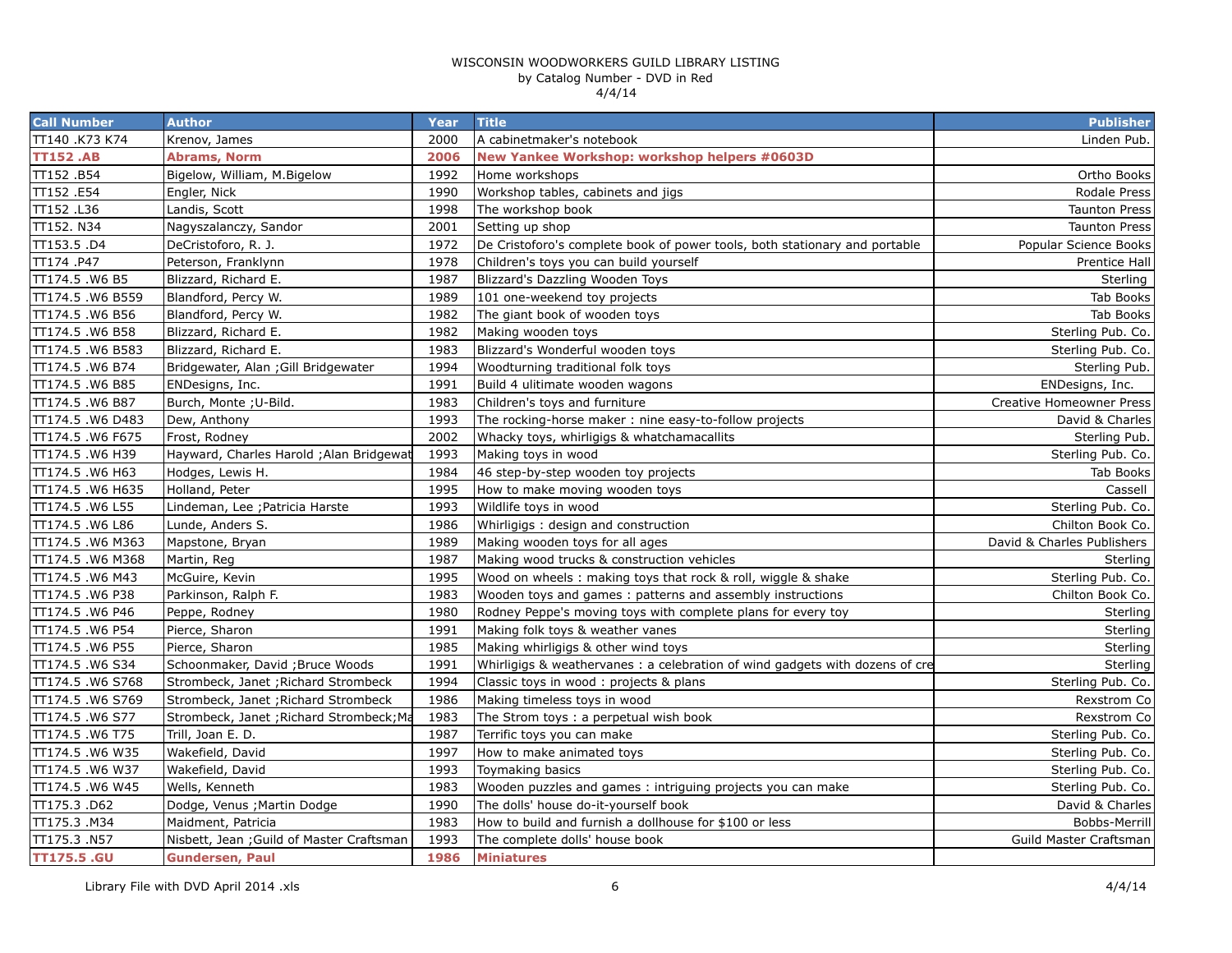| <b>Call Number</b> | <b>Author</b>                              | Year | <b>Title</b>                                                               | <b>Publisher</b>          |
|--------------------|--------------------------------------------|------|----------------------------------------------------------------------------|---------------------------|
| TT175.5 .K39       | Harper, Maurice ; Tim Benke                | 1995 | Make your own dolls' house furniture                                       | Sterling                  |
| TT175.5.K56        | King, Patricia ; Guild of Master Craftsman | 1991 | Making dolls' house furniture                                              | Guild of Master Craftsman |
| TT178.M64          | Mott, Barbara; Elizabeth Mott              | 1995 | The Mott's miniature furniture workshop manual                             | Fox Books                 |
| TT178.S64          | Smith, Harry W.                            | 1993 | The art of making furniture in miniature                                   | Kalmbach Pub              |
| TT180.A155         | <b>FC &amp; A</b>                          | 1993 | 347 woodworking patterns: a bound set of popular woodworking patterns      | <b>FC &amp; A</b>         |
| TT180.A2           | Time-Life Books.                           | 1997 | Advanced woodworking                                                       | Time-Life Books           |
| TT180 .A74         | Arno, Jon                                  | 1999 | The woodworkers visual handbook: from standards to styles, from tools to t | Reader's Digest           |
| TT180.B57          | Bird, Lonnie                               | 2001 | The complete illustrated guide to shaping wood                             | <b>Taunton Press</b>      |
| <b>TT180.BE</b>    | <b>Better Homes &amp; Gardens</b>          | 1994 | Wood: 10 best woodworking tips                                             |                           |
| TT180 .C36         | Capotosto, Rosario                         | 1975 | Complete book of woodworking                                               | Outdoor Life              |
| TT180.C364         | Capotosto, Rosario                         | 1987 | 200 Original shop aids and jigs for woodworkers                            | Popular Science           |
| TT180.C57          | Cliffe, Roger W.                           | 1990 | Woodworker's handbook                                                      | Sterling                  |
| TT180.D78          | Dunbar, Michael                            | 1993 | The American country woodworker: 50 country accents you can build in a w   | Rodale Press              |
| TT180 .E619        | Engler, Nick                               | 1996 | Complete index & shop manual: techniques for better woodworking            | Rodale Press              |
| TT180.E62          | Engler, Nick                               | 1989 | Country accents                                                            | Rodale Press              |
| TT180.E65          | Engler, Nick                               | 1991 | Weekend projects                                                           | Rodale Press              |
| TT180 .E66         | Engler, Nick                               | 1995 | Wood and woodworking materials: techniques for better woodworking          | Rodale Press              |
| TT180 .F55 Suppl   | Hodges, Harriet                            | 1993 | Taunton's fine woodworking index: issues 1-100                             | <b>Taunton Press</b>      |
| TT180.F5564        | Fine Woodworking                           | 1987 | Fine woodworking on woodshop specialties : 27 articles                     | <b>Taunton Press</b>      |
| TT180 .F56 Vol 1   | Fine Woodworking                           | 1978 | Fine woodworking techniques                                                | <b>Taunton Press</b>      |
| TT180 .F56 Vol 3   | Fine Woodworking                           | 1981 | Fine woodworking techniques                                                | <b>Taunton Press</b>      |
| TT180 .F56 Vol 4   | Fine Woodworking                           | 1982 | Fine woodworking techniques                                                | <b>Taunton Press</b>      |
| TT180 .F56 Vol 5   | Fine Woodworking                           | 1983 | Fine woodworking techniques                                                | <b>Taunton Press</b>      |
| TT180 .F56 Vol 6   | Fine Woodworking                           | 1984 | Fine woodworking techniques                                                | <b>Taunton Press</b>      |
| TT180 .F77 Vol 1   | Frid, Tage                                 | 1979 | Tage Frid Teaches Woodworking: Joinery: Tools & Techniques                 | Taunton                   |
| TT180 .F77 Vol 2   | Frid, Tage                                 | 1979 | Tage Frid Teaches Woodworking: Shaping, Veneering, Finishing               | Taunton                   |
| TT180 .F77 Vol 3   | Frid, Tage                                 | 1979 | Tage Frid Teaches Woodworking: Furniture making                            | Taunton                   |
| <b>TT180.FW</b>    | <b>F&amp;W Publications</b>                | 2007 | <b>Woodworkng Magazine Issues 1-7</b>                                      |                           |
| TT180 .H4          | Hayward, Charles H.                        | 1975 | Woodwork Joints                                                            | Sterling Publishing       |
| TT180.H58          | Hoadley, R. Bruce                          | 1990 | Identifying wood: accurate results with simple tools                       | <b>Taunton Press</b>      |
| TT180.H59674       | Hoadley, R. Bruce                          | 1980 | Understanding wood: a craftsman's guide to wood technology                 | <b>Taunton Press</b>      |
| TT180 .J27         | Jacobson, James A.                         | 1988 | More projects from pine: 33 new plans for the beginning woodworker         | Tab Books                 |
| TT180 .K64         | Korn, Peter                                | 1993 | Working with wood: the basics of craftsmanship                             | <b>Taunton Press</b>      |
| TT180.M65          | Moran, Bob                                 | 1996 | Woodworking: the right technique: three practical ways to do every job--an | Rodale Press              |
| TT180.N27          | Nagyszalanczy, Sandor                      | 1996 | Woodshop dust control                                                      | <b>Taunton Press</b>      |
| TT180.N43          | Nelson, John A.                            | 1993 | 52 decorative weekend woodworking projects                                 | Sterling Pub.             |
| TT180 .N44         | Nelson, John A.                            | 1990 | The weekend woodworker: 101 easy-to-build projects                         | Rodale Press              |
| TT180.N46          | Nelson, John A.                            | 1991 | 52 weekend woodworking projects                                            | Sterling Pub. Co.         |
| TT180.R34          | Rae, Andy                                  | 2005 | Taunton's Complete Illustrated Guide to Working with Wood                  | <b>Taunton Press</b>      |
| TT180.R36          | Ramsey, Dan                                | 2000 | The woodworker's guide to pricing your work                                | Popular Woodworking       |
| TT180.S3947        | Scott, Ernest; Mitchell Beazley Ltd.       | 1995 | The Mitchell Beazley illustrated encyclopedia of working in wood           | <b>Crescent Books</b>     |
| TT180.S39797       | Self, Charles R.                           | 1994 | Woodworker's guide to selecting and milling wood                           | <b>Betterway Books</b>    |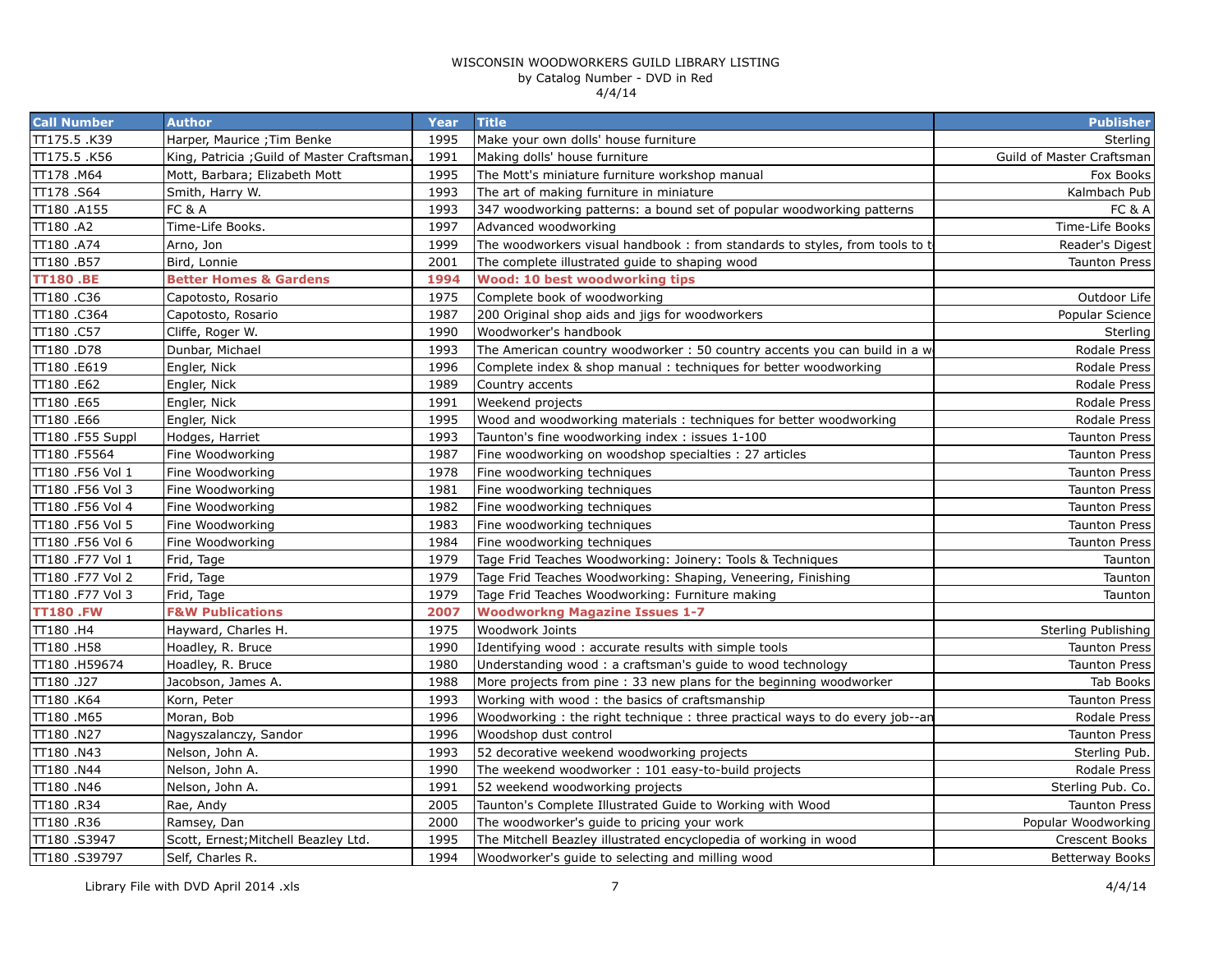| <b>Call Number</b> | <b>Author</b>                            | Year | <b>Title</b>                                                               | <b>Publisher</b>          |
|--------------------|------------------------------------------|------|----------------------------------------------------------------------------|---------------------------|
| TT180.S64          | Spielman, Patrick E.                     | 1986 | Gluing & clamping: a woodworker's handbook                                 | Sterling Pub. Co.         |
| TT180.S646         | Spielman, Patrick E.                     | 1991 | Scroll saw basics                                                          | Sterling Pub. Co.         |
| TT180.S714         | Starr, Richard                           | 1990 | Woodworking with your kids                                                 | <b>Taunton Press</b>      |
| <b>TT180.SO3</b>   | <b>SoftWerks International</b>           | 2003 | Woodworking at Home: Issue #1 Jan-Feb 2003                                 |                           |
| <b>TT180.SO5</b>   | <b>SoftWerks International</b>           | 2005 | Woodworking at Home: issue #15 Jan-Feb 2005                                |                           |
| TT180.U47          | Underhill, Roy                           | 1981 | The Woodwright's Shop: a practical guide to traditional woodcraft          | Univ North Carolina Press |
| TT180.W3462        | Rodale Books.                            | 1993 | The Weekend woodworker: projects for the home craftsman: cabinets and      | Rodale Press              |
| TT180.W694         | Rodale Books.                            | 1994 | Woodworking techniques, tips, and shortcuts: best of American woodworker   | Rodale Press              |
| <b>TT180.WM</b>    | <b>Woodwork Magazine</b>                 | 2009 | The best of Woodwork Magazine: 20 great stories                            |                           |
| <b>TT185.AD</b>    | <b>Adams, Marc</b>                       | 2005 | <b>Methods of Work: Sharing Secrets</b>                                    |                           |
| TT185.B43          | Bennett, Glenda                          | 2002 | Celtic woodcraft authentic projects                                        | Guild Master Craftsman    |
| TT185.B738         | Bridgewater, Alan; Gill Bridgewater      | 1995 | Making wooden mechanical models                                            | <b>Betterway Books</b>    |
| TT185.B778         | Brown, Raymond D.                        | 1984 | 44 Terrific woodworking plans and projects                                 | Tab Books                 |
| TT185.C77          | Crabb, Tom                               | 1988 | Band saw projects                                                          | Sterling Pub. Co.         |
| <b>TT185.CU</b>    | <b>Cummins, Jim</b>                      | 1986 | <b>Small Shop Tips &amp; Techniques</b>                                    |                           |
| TT185.E53          | Engler, Nick                             | 1993 | Gluing and clamping: techniques for better woodworking                     | Rodale Press              |
| TT185.E54          | Engler, Nick                             | 1992 | Joining wood: techniques for better woodworking                            | Rodale Press              |
| TT185.F743         | Frost, Rodney                            | 2000 | The nature of woodworking: the quiet pleasures of crafting by hand         | Sterling Pub.             |
| TT185.G76613       | Graubner, Wolfram                        | 1992 | Encyclopedia of wood joints                                                | <b>Taunton Press</b>      |
| TT185 .H9          | Hylton, Bill                             | 2005 | Power-tool joinery                                                         | Popular Woodworking       |
| TT185 .L26         | Langsner, Drew                           | 1995 | Green woodworking: a hands-on approach                                     | Lark Books                |
| TT185 .L89         | Lydgate, Tony                            | 1998 | The art of making fine wood jewelry                                        | Sterling Pub.             |
| TT185.P64          | Popular Science                          | 1985 | Popular science woodworking projects  Yearbook 1985                        | Popular Science Books     |
| TT185.P64          | Popular Science                          | 1992 | Popular science woodworking projects  Yearbook 1992                        | Popular Science Books     |
| TT185.P64          | Engler, Nick                             | 1989 | Woodworking Projects Yearbook 1989                                         | Popular Science           |
| TT185.P76          | Madrigal Pub                             | 1987 | Projects for woodworkers                                                   | Madrigal Pub. Co.         |
| TT185.R656         | Robertson, J. Craig, Barbara Robertson   | 2004 | The Kids' Building Workshop: 15 woodworking projects for kids & parents to | Storey Kids               |
| TT185.R73          | Rogowski, Gary                           | 2002 | The complete illustrated guide to joinery                                  | <b>Taunton Press</b>      |
| TT185.S587         | <b>Taunton Press</b>                     | 1993 | The Small wood shop                                                        | <b>Taunton Press</b>      |
| TT185.S65          | Spielman, Patrick E.                     | 1980 | Working green wood with PEG                                                | Sterling Pub. Co          |
| TT185.S69          | Stankus, Bill                            | 1993 | Setting up your own woodworking shop                                       | Sterling Pub. Co.         |
| TT185.S73          | Stevenson, Peter                         | 1971 | The art of making wooden toys                                              | Chilton Book Co.          |
| TT185.T64          | Tolpin, Jim                              | 1996 | Measure twice, cut once                                                    | Betterway Books           |
| TT185.W32          | Wagner, Willis H. ; Clois E. Kicklighter | 1996 | Modern woodworking: tools, materials, and processes                        | Goodheart-Willcox Co.     |
| TT185.W659         | Tab Books                                | 1988 | Woodworker's 30 best projects                                              | Tab Books                 |
| TT186 .A45         | Allen, Sam                               | 1993 | Plane basics                                                               | Sterling Pub.             |
| TT186 .A58         | Anthony, Paul                            | 2009 | Complete illustrated guilde to tablesaws                                   | <b>Taunton Press</b>      |
| TT186.B53          | Blackburn, Graham                        | 1998 | Traditional woodworking handtools                                          | Lyons Press               |
| <b>TT186.BR</b>    | <b>Brzycki, Bob</b>                      | 1988 | <b>Scroll Saw Tips &amp; Techniques</b>                                    |                           |
| TT186.C554         | Cliffe, Roger W.                         | 1997 | Table saw techniques                                                       | Sterling Pub.             |
| <b>TT186.CO</b>    | <b>Cook, Nick</b>                        | 2004 | The Shop Class Series: Lathe set-up and operation                          |                           |
| TT186 .D36         | Day, David ; Albert Jackson              | 1997 | Woodworker's tool guide: getting the most from your hand tools, power tool | Sterling Pub. Co.         |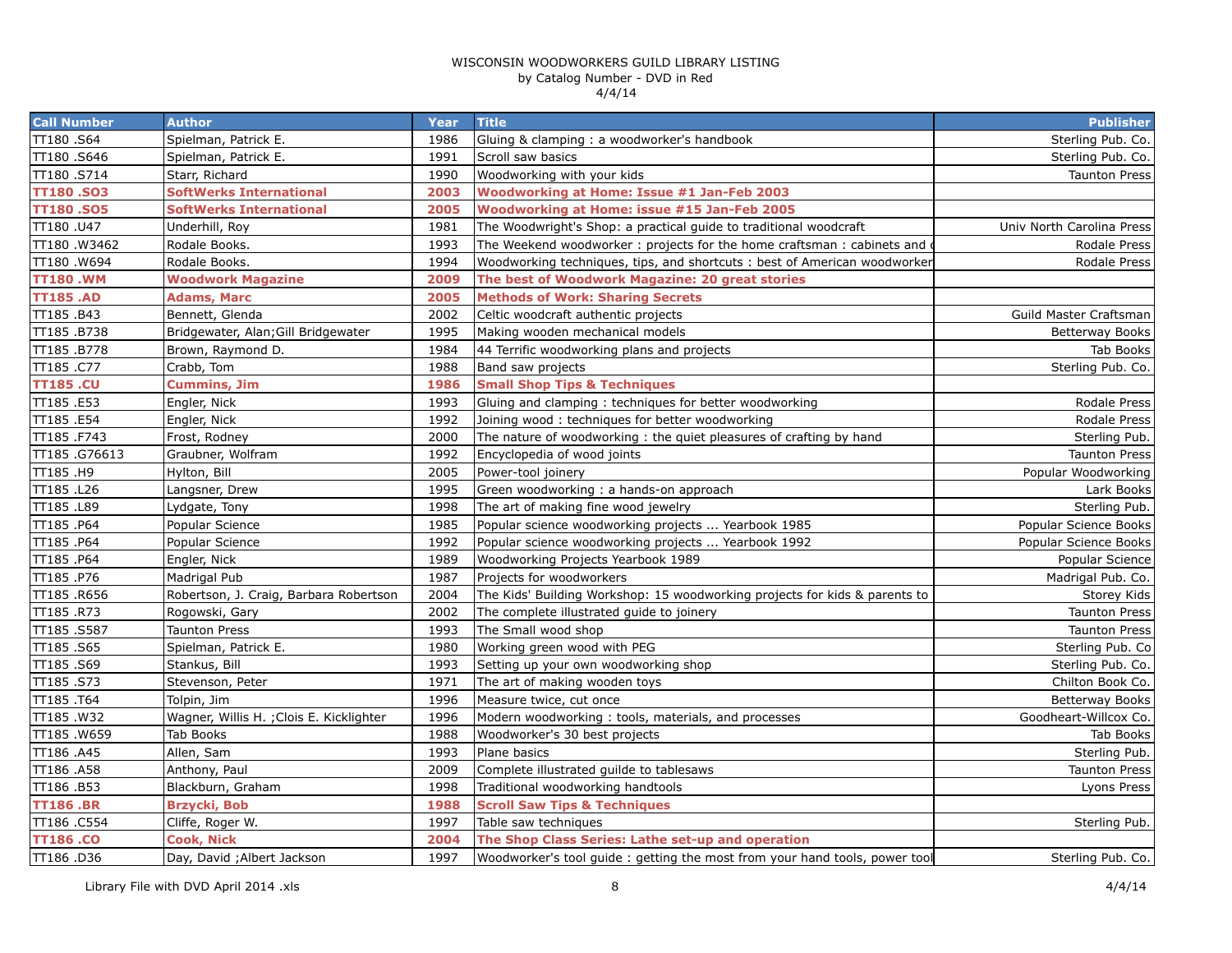| <b>Call Number</b> | <b>Author</b>                        | Year | <b>Title</b>                                                              | <b>Publisher</b>             |
|--------------------|--------------------------------------|------|---------------------------------------------------------------------------|------------------------------|
| TT186.D43          | Duginske, Mark                       | 1984 | The INCA woodworking machinery handbook                                   | INCA, Ltd.                   |
| TT186.D433         | DeCristoforo, R. J.                  | 1984 | Power tool woodworking for everyone                                       | Reston Pub. Co.              |
| TT186.D8           | Duginske, Mark; Karl Eichorn         | 1986 | Precision Machinery Techniques: A Woodworker's Handbook With Useful Tips  | Sterling                     |
| TT186.D85          | Duginske, Mark                       | 1992 | Mastering woodworking machines                                            | <b>Taunton Press</b>         |
| TT186.D853         | Duginske, Mark; Chris Morris         | 1994 | Shaker band saw projects                                                  | Sterling Pub. Co.            |
| TT186.D863         | Dunbar, Michael                      | 1989 | Restoring, tuning & using classic woodworking tools                       | Sterling Pub. Co.            |
| <b>TT186.DU1</b>   | <b>Duginske, Mark</b>                | 1984 | <b>Bandsaw Tune-Up Tips</b>                                               |                              |
| <b>TT186.DU2</b>   | <b>Duginske, Mark</b>                |      | <b>Mastering Woodworking Machines</b>                                     |                              |
| TT186.E5           | Engler, Nick                         | 1999 | Making jigs and fixtures: techniques for better woodworking               | Reader's Digest Ass.         |
| TT186.E52          | Engler, Nick                         | 1994 | Sanding and planing: techniques for better woodworking                    | Rodale Press                 |
| TT186.E524         | Engler, Nick                         | 1994 | Sharpening: techniques for better woodworking                             | Rodale Press                 |
| TT186.E526         | Engler, Nick                         | 1995 | Using hand tools: techniques for better woodworking                       | Rodale Press                 |
| TT186.E527         | Engler, Nick                         | 1994 | Using the scroll saw: techniques for better woodworking                   | Rodale Press                 |
| TT186.E53          | Engler, Nick                         | 1999 | Workbenches and shop furninture: techniques for better woodworking 2nd Ed | Reader's Digest Assn.        |
| TT186.E54          | English, John                        | 2008 | Woodworker's guide to sharpening                                          | Fox Chapel Pub.              |
| TT186 .E543        | Engler, Nick                         | 1992 | Using the band saw                                                        | Rodale Press                 |
| TT186 .E544        | Engler, Nick                         | 1992 | Using the table saw: techniques for better woodworking                    | Rodale Press                 |
| TT186.E93          | Everett, John                        | 2000 | Practical scrollsaw patterns                                              | Guild Master Craftsman       |
| TT186.E94          | Everett, John                        | 1999 | The Scrollsaw Twenty Projects                                             | Guild Master Craftsman       |
| TT186 .F55         | Fine Woodworking                     | 1986 | Fine woodworking on making and modifying machines: 29 articles            | <b>Taunton Press</b>         |
| TT186 .F67         | Foster, Hugh                         | 1995 | Biscuit joiner handbook                                                   | Sterling Pub. Co.            |
| TT186.G39          | Gaynor, James M. ; Nancy L. Hagedorn | 1993 | Tools: working wood in eighteenth-century America                         | Colonial Williamsburg Fnd    |
| TT186.H33          | Hack, Garrett                        | 1997 | The handplane book                                                        | <b>Taunton Press</b>         |
| TT186 .K56         | Kingshott, Jim                       | 1995 | Making and Modifying woodworking tools                                    | <b>International Marine</b>  |
| TT186 .K57         | Kingshott, Jim                       | 1994 | Sharpening: the complete guide                                            | Guild Master Craftsman       |
| TT186 .K574        | Kirby, Ian J.                        | 1998 | The accurate table saw : simple jigs and safe setups                      | Cambium Press                |
| TT186.K67          | Korn, Peter                          | 1998 | The woodworker's quide to hand tools                                      | <b>Taunton Press</b>         |
| TT186 .L37         | Larsen, Ray                          | 1997 | Tool Making for Woodworkers                                               | Cambium Press                |
| TT186 .L54         | Lie-Nielsen, Thomas                  | 2004 | Taunton's Complete Illustrated Guide to Sharpening                        | <b>Taunton Press</b>         |
| <b>TT186.LA</b>    | Lang, Robert W.                      | 2008 | Build the 21st century workbench with Robert W. Lang                      |                              |
| TT186.M33          | Maccarone, Sal                       | 1996 | Tune up your tools: the woodshop maintenance handbook                     | Betterway Books              |
| TT186.M45          | Mehler, Kelly                        | 1993 | The table saw book                                                        | <b>Taunton Press</b>         |
| <b>TT186.ME</b>    | <b>Mehler, Kelly</b>                 | 2003 | <b>Mastering Your Tablesaw</b>                                            |                              |
| TT186.N337         | Nagyszalanczy, Sandor                | 1997 | The wood sanding book: a guide to abrasives, machines, and methods        | <b>Taunton Press</b>         |
| TT186 .N34         | Nagyszalanczy, Sandor                | 1994 | Woodshop jigs & fixtures                                                  | <b>Taunton Press</b>         |
| TT186.N49          | Nelson, John A.                      | 1999 | 50 Easy Weekend Scroll Saw Projects                                       | Fox Chapel Publishing        |
| TT186.033          | Odate, Toshio                        | 1998 | Japanese woodworking tools: their tradition, spirit, and use              | Linden Pub.                  |
| TT186.P462         | Peters, Rick                         | 2001 | Woodworker's power tools: an essential quide                              | Sterling                     |
| TT186.P463         | Peters, Rick                         | 2001 | Woodworker's hand tools: an essential guide                               | Sterling I                   |
| TT186.P57          | Pittman, Frank M.; Tom Miller        | 1986 | Woodworkers buyer's guide to power tools                                  | <b>JM Publications</b>       |
| TT186.P6913        | Pozsgai, Frand                       | 1995 | A Scroll Saw Christmas                                                    | Schiffer Books               |
| TT186.P9           | Pye, Chris                           | 1995 | Carving on Turning                                                        | <b>Sterling Publications</b> |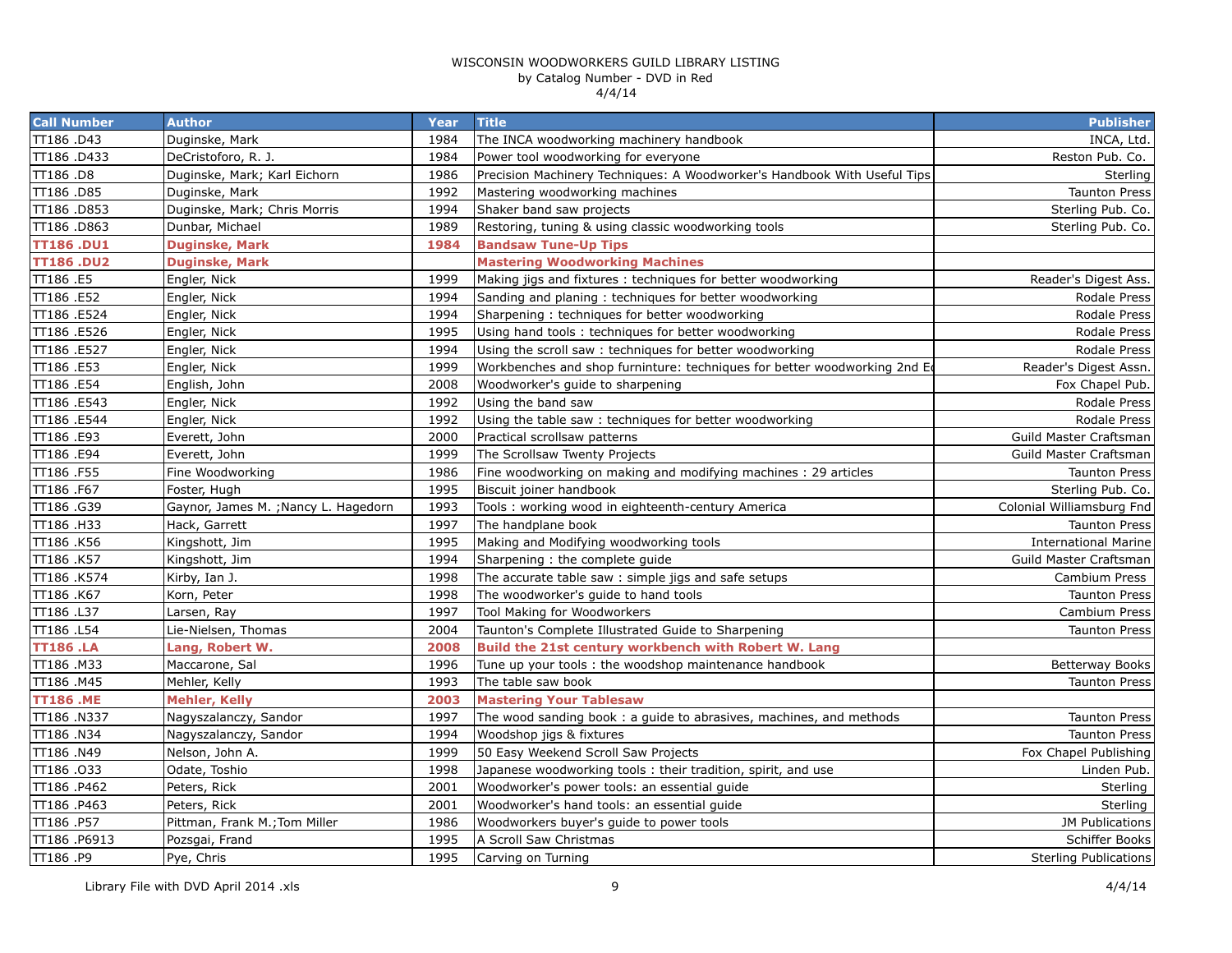| <b>Call Number</b> | <b>Author</b>                               | <b>Year</b> | <b>Title</b>                                                               | <b>Publisher</b>                    |
|--------------------|---------------------------------------------|-------------|----------------------------------------------------------------------------|-------------------------------------|
| TT186.P94          | Pye, Chris                                  | 1994        | Woodcarving: tools, materials & equipment                                  | Guild Master Craftsman              |
| TT186 .R5997       | Roberts, Judy Gale; Jerry Booher            | 1994        | Making collector plates on your scroll saw                                 | Fox Chapel Pub.                     |
| <b>TT186.RO1</b>   | Rogowski, Gary                              | 2004        | The Shop Class Series: Tablesaw set-up & operation                         |                                     |
| <b>TT186.RO2</b>   | Rogowski, Gary                              | 2004        | The Shop Class Series: Bandsaw set-up & operation                          |                                     |
| <b>TT186.RO3</b>   | Rogowski, Gary                              | 2004        | The Shop Class Series: Jointer & Planer set-up & operation                 |                                     |
| TT186.S34          | Schiff, David ; Kenneth S. Burton           | 1992        | The woodworkers guide to making and using jigs, fixtures, and setups : how | Rodale Press                        |
| TT186.S43          | Self, Charles R.                            | 1995        | Woodworker's source book                                                   | <b>Betterway Books</b>              |
| TT186.S56          | <b>Taunton Press</b>                        | 1996        | Shop accessories you can build                                             | <b>Taunton Press</b>                |
| TT186.S6634        | Spielman, Patrick E.                        | 1995        | The art of the scroll saw                                                  | Sterling                            |
| TT186.S6636        | Spielman, Patrick E.; Dan Kihl              | 1997        | Artistic scroll saw patterns & projects                                    | Sterling                            |
| TT186.S66525       | Spielman, Patrick; Frank Droege             | 2002        | Creative scroll saw segmentation                                           | Sterling                            |
| TT186.S668         | Spielman, Patrick E.; Sherri Spielman Val   | 1990        | Scroll saw country patterns                                                | Sterling                            |
| TT186.S674         | Spielman, Patrick E.; Patricia Spielman     | 1986        | Scroll saw pattern book                                                    | Sterling                            |
| TT186.S6743        | Spielman, Patrick E.; James Reidle; Dirk Bo | 1993        | Scroll saw silhouette patterns                                             | Sterling                            |
| TT186.S6747        | Spielman, Patrick E.; Dan Kihl              | 1994        | Southwest scroll saw patterns                                              | Sterling                            |
| TT186.S675         | Spielman, Patrick E.; Patricia Spielman     | 1990        | Spielman's original scroll saw patterns                                    | Sterling                            |
| TT186.S677         | Spielman, Patrick E.; James Reidle          | 1992        | Victorian gingerbread: patterns & techniques                               | Sterling                            |
| <b>TT186.VO1</b>   | Vondriska, George                           | 2011        | <b>Essentials of woodworking: table saw techniques</b>                     | <b>Woodworkers Guild of America</b> |
| <b>TT186.VO2</b>   | <b>Vondriska, George</b>                    | 2011        | <b>Essentials of woodworking: band saw techniques</b>                      | <b>Woodworkers Guild of America</b> |
| TT186.W4           | Wearing, Robert                             | 1999        | Making woodwork aids & devices                                             | Guild Master Craftsman              |
| TT186.W43          | Wearing, Robert                             | 1992        | Woodworker's essential shop aids & jigs : original devices you can make    | Sterling Pub. Co.                   |
| TT186.W63          | Better Homes and Gardens                    | 2004        | Wood magazine scrollsaw patterns                                           | Sterling                            |
| TT186.W67          | Meredith Corporation.                       | 1991        | Woodworking tools you can make                                             | Meredith Corp.                      |
| <b>TT186.ZA</b>    | Zaffino, Jeff                               | 2006        | <b>Mastering the Art of Scroll Sawing</b>                                  |                                     |
| TT186. P47         | Petrovich, J.                               | 1990        | Custom Tools for Woodworkers: designing and making your own                | Stackpole Books                     |
| <b>TT192.AD</b>    | Adams, Marc                                 | 2005        | <b>Marquetry and the Art of Veneering</b>                                  |                                     |
| <b>TT192.KO</b>    | <b>Kopf, Silar</b>                          | 2004        | <b>The Master Techniques of Marquetry</b>                                  |                                     |
| TT192.L56          | Lincoln, W. A.                              | 1990        | The marquetry manual                                                       | Linden Pub.                         |
| TT192.R63          | Roberts, Judy Gale; Jerry Booher            | 1993        | Easy to make inlay wood projects: intarsia: a complete manual with patterr | Fox Chapel Pub.                     |
| TT192.V26          | Vandall Stevens, Craig                      | 1997        | The art of marquetry                                                       | Schiffer Books                      |
| <b>TT192.WA</b>    | <b>Walker, Jan</b>                          | 2004        | <b>Introduction to Marquetry</b>                                           |                                     |
| TT194 .A24         | Abram, Norm                                 | 1990        | Classics from the new yankee workshop                                      | Little Brown                        |
| TT194.B46          | <b>Taunton Press</b>                        | 1991        | Traditional furniture projects                                             | <b>Taunton Press</b>                |
| TT194.B85          | Rodale Books.                               | 1987        | Build-it-better-yourself country furniture                                 | <b>Rodale Press</b>                 |
| TT194 .D86         | Dunbar, Michael                             | 1986        | Federal furniture                                                          | <b>Taunton Press</b>                |
| TT194 .E54         | Engler, Nick ; Mary Jane Favorite; Worksho  | 1990        | American country furniture: projects from the Workshops of David T. Smith  | Rodale Press                        |
| TT194 .F965        | Barrett, Niall et al                        | 2007        | Furniture for all around the house                                         | <b>Taunton Press</b>                |
| TT194 .J69         | Joyce, Ernest; Alan Peters                  | 1987        | Encyclopedia of furniture making                                           | Sterling Pub. Co.                   |
| TT194 .M3          | Mack, Daniel                                | 1992        | Making rustic furniture                                                    | Sterling Pub. Co.                   |
| TT194.M314         | Mack, Daniel                                | 1996        | The rustic furniture companion: traditions, techniques, and inspirations   | Lark Books                          |
| TT194.R63          | Roberts, Nadine H.                          | 1984        | 101 children's furniture projects                                          | Tab Books                           |
| TT194.R65          | Rogowski, Gary                              | 1997        | Router joinery                                                             | <b>Taunton Press</b>                |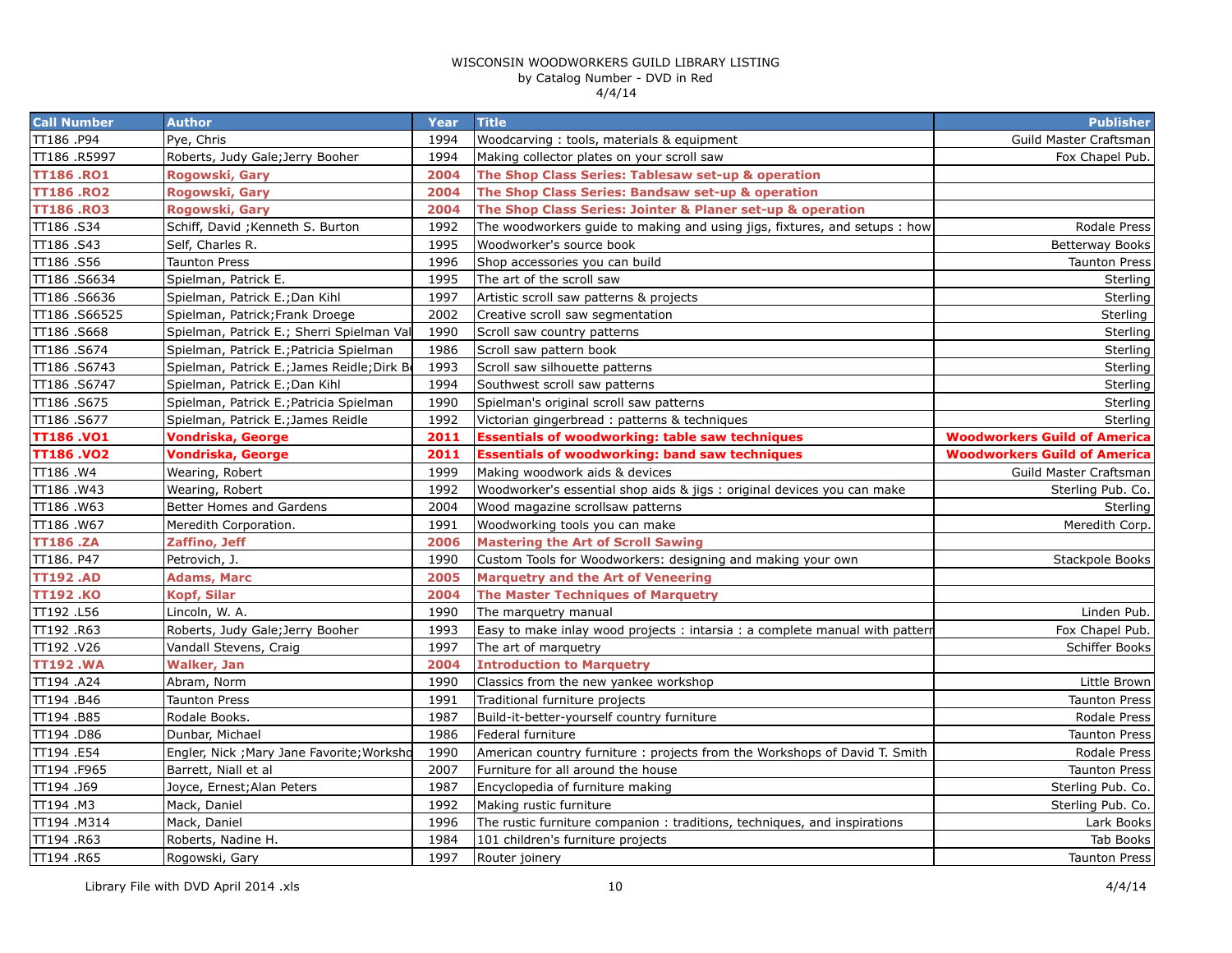| <b>Call Number</b> | <b>Author</b>                             | Year | <b>Title</b>                                                                      | <b>Publisher</b>                    |
|--------------------|-------------------------------------------|------|-----------------------------------------------------------------------------------|-------------------------------------|
| <b>TT194.RO</b>    | Rogowski, Gary                            |      | <b>Router Joinery</b>                                                             |                                     |
| TT194.S63          | Smith, Nancy A.; Glenna Lang; Richard Ch  | 1991 | Old furniture : understanding the craftsman's art                                 | Dover Publications                  |
| TT194.S65          | Spielman, Patrick E.                      | 1985 | Making country-rustic furniture                                                   | Sterling Pub. Co.                   |
| <b>TT194.VO</b>    | Vondriska, George                         | 2011 | <b>Essentials of woodworking: hand held router</b>                                | <b>Woodworkers Guild of America</b> |
| TT194.W34          | Wales, Rod                                | 1991 | Furniture projects                                                                | Guild Master Craftsman              |
| TT195 .A77         | Makepeace, John; Piers Dudgeon            | 1981 | The Art of making furniture                                                       | Sterling Pub. Co.                   |
| <b>TT195.AD1</b>   | <b>Adams, Marc</b>                        | 2005 | <b>Furniture Making Techniques Part 1</b>                                         |                                     |
| <b>TT195.AD2</b>   | <b>Adams, Marc</b>                        | 2005 | <b>Furniture Making Projects Part 2</b>                                           |                                     |
| TT195.B64          | Boller, F. Richard                        | 1979 | Wood furniture projects                                                           | Bobbs-Merrill Educational           |
| <b>TT195.CO</b>    | <b>Country Workshop</b>                   |      | <b>Swiss Cooperage</b>                                                            |                                     |
| <b>TT195.CU</b>    | Cummins, Jim                              | 1990 | <b>Small shop projects: boxes</b>                                                 |                                     |
| TT195.D43          | Cowles Creative Publishing.; Black & Deck | 1997 | Decorative accessories                                                            | Cowles Creative Publishing          |
| <b>TT195.DE</b>    | DeHut, Chris                              | 2001 | Woodworking at home: Mission Bed #113                                             |                                     |
| TT195.F53          | Fidgen, Tom                               | 2009 | Made by hand : furniture projects from the Unplugged Workshop With DVD            | Popular Woodworking                 |
| TT195.G675         | Gottshall, Franklin H.                    | 1996 | Making furniture masterpieces : 30 projects with measured drawings                | Dover Publications                  |
| TT195.H8397        | Huey, Glen                                | 2003 | Building Fine Furniture: a woodworker's guide to 12 elegant projects              | Popular Wood Working                |
| TT195 .H84         | Huey, Glen                                | 2002 | Fine furniture for a lifetime                                                     | Popular Woodworking                 |
| TT195 .H93         | Hylton, Bill                              | 1999 | Country pine furniture projects: 36 classic pieces to build for your home         | Fox Chapel Pub.                     |
| TT195.M364         | Marlow, A. W.                             | 1990 | Fine furniture for the amateur cabinetmaker                                       | Scarborough House                   |
| TT195.M367         | Currie, Paul, Editor                      | 1996 | Basic wood projects with portable power tools: maximizing minimal space           | Cowles Creative Publishing          |
| TT195.M67          | Moser, Thos; Christian Becksvoort         | 1977 | How to build Shaker furniture                                                     | Drake                               |
| <b>TT195.ME2</b>   | Mehler, Kelly                             | 2003 | <b>Build a Shaker Table</b>                                                       |                                     |
| TT195.P75          | Kathy Prochnow; Dave Prochnow             | 1993 | The art of fine furniture building                                                | Betterway Books                     |
| TT195.R34          | Rae, Andy                                 | 2001 | The complete illustrated guide to furniture & cabinet construction                | <b>Taunton Press</b>                |
| TT195.S23          | Sadler, Kenneth                           | 1994 | Building fine furniture from solid wood                                           | <b>Betterway Books</b>              |
| TT195.S57          | Sonday, Robert                            | 1997 | Shaker-style wood projects                                                        | Sterling Pub.                       |
| TT195.T38          | Taylor, V. J.                             | 1981 | How to build period country furniture                                             | Bonanza Books                       |
| TT195.T393         | Taylor, V. J.                             | 1994 | Period furniture projects : plans and full instructions for 20 distinctive pieces | David & Charles                     |
| TT195.W56          | Windsor, H. H.                            | 1980 | Mission furniture, how to make it: (parts I, II, and III, complete)               | Dover Publications                  |
| <b>TT195.WI</b>    | Wilson, John                              | 1989 | <b>Making Shaker Oval Box and Carriers</b>                                        |                                     |
| TT196 .H27 Vol 1   | Handberg, Ejner                           | 1991 | Shop drawings of Shaker furniture and woodenware: measured drawings               | Berkshire Traveller Press           |
| TT196 .H276 Vol 2  | Handberg, Ejner                           | 1991 | Shop drawings of Shaker furniture and woodenware; measured drawings               | Berkshire Traveller Press           |
| <b>TT196.HA1</b>   | <b>Hack, Garrett</b>                      | 2012 | <b>WWG Design techniques and drawer making</b>                                    |                                     |
| TT196.M68          | Moser, Thos.                              | 1985 | Measured shop drawings for American furniture                                     | Sterling Pub. Co.                   |
| TT196.08           | Neff Osburn, Burl; Bernice B. Osburn      | 1974 | Measured drawings of early American furniture                                     | Dover Publications                  |
| TT196.P74          | Taunton Press                             | 2000 | Practical design solutions and strategies : key advice for sound construction     | <b>Taunton Press</b>                |
| TT196.P76          | Fine Woodworking                          | 2009 | Practical furniture design: from drawing board to smart construction              | <b>Taunton Press</b>                |
| TT196.W37          | Warne, E. J.                              | 1991 | Furniture mouldings : full size sections of moulded details on English furnitur   | Linden Pub.                         |
| TT197 .A27         | Abram, Norm ; Tim Snyder                  | 1989 | The new Yankee workshop                                                           | Little Brown                        |
| TT197 .A452        | Allen, Sam                                | 1990 | Making kitchen cabinet accessories : custom designs for space savers & orga       | Sterling Pub. Co.                   |
| TT197 .A74         | Armpriester, Kate; Mary Jane Favorite     | 1989 | 50 storage projects for the home                                                  | Sterling Pub. Co.                   |
| <b>TT197.AD</b>    | <b>Adams, Marc</b>                        | 2005 | <b>Cabinet Making (2 copies)</b>                                                  |                                     |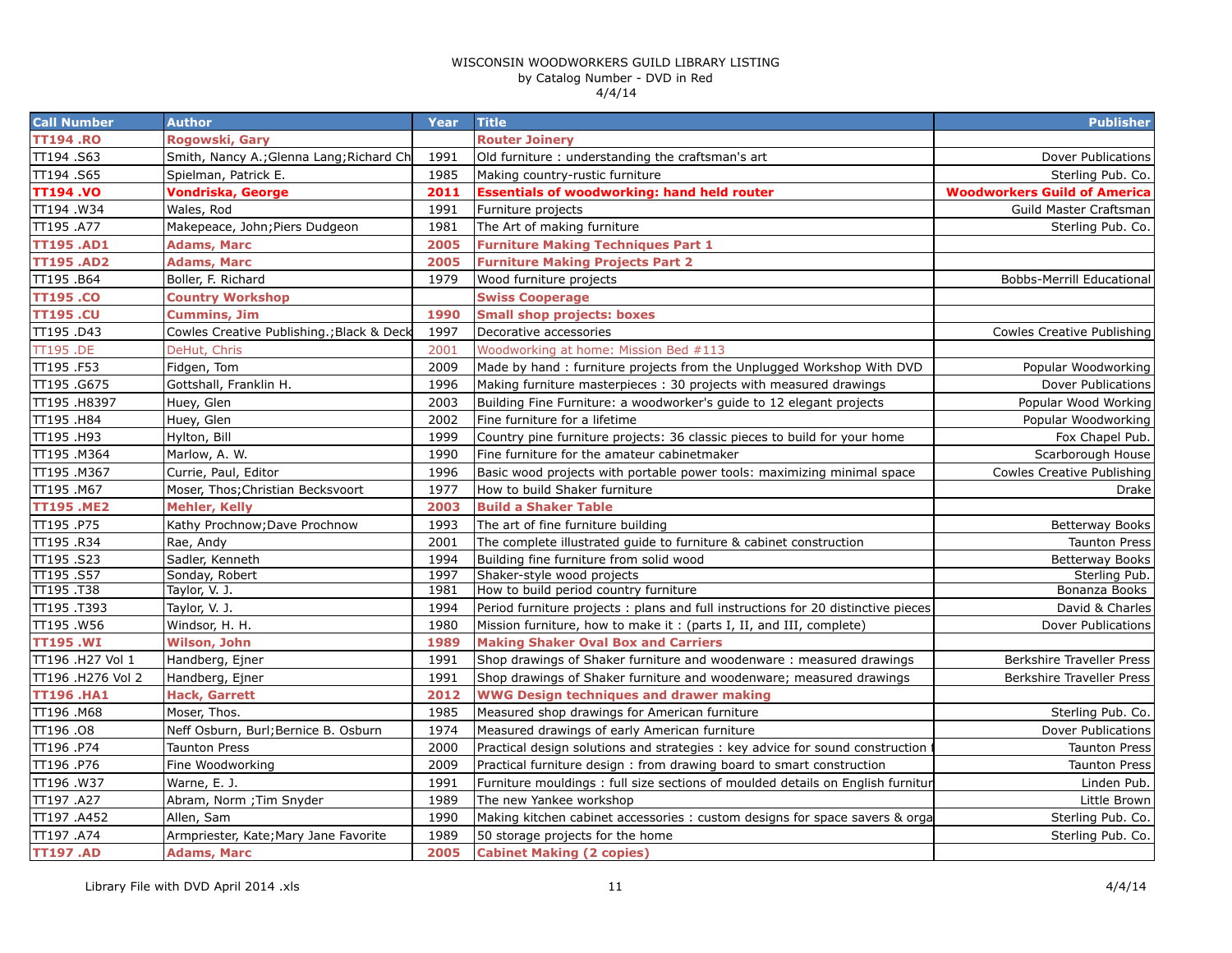| <b>Call Number</b> | <b>Author</b>                         | Year | <b>Title</b>                                                                     | <b>Publisher</b>          |
|--------------------|---------------------------------------|------|----------------------------------------------------------------------------------|---------------------------|
| TT197.B35          | Bavaro, Joseph J. ; Thomas L. Mossman | 1996 | The furniture of Gustav Stickley: history, techniques, projects                  | Linden Pub.               |
| TT197.B585         | Blandford, Percy W.                   | 1985 | 58 Home shelving and storage projects                                            | Tab Books                 |
| TT197 .B94         | Burch, Monte                          | 1987 | The home cabinetmaker: woodworking techniques, furniture building, and ir        | Sterling Pub. Co.         |
| TT197 .B943        | Burch, Monte                          | 1993 | How to build 50 classic furniture reproductions                                  | Sterling                  |
| TT197.C215         | Yoder, Rob                            | 1992 | Cabinetry: the woodworkers guide to building professional-looking cabinets       | Rodale Press              |
| TT197 .C24         | Calhoun, Ken                          | 1984 | Cabinetmaking                                                                    | Prentice-Hall             |
| TT197.C293         | Cary, Jere                            | 1983 | Building your own kitchen cabinets: layout, materials, construction, installat   | <b>Taunton Press</b>      |
| TT197 .C68         | Madrigal Pub                          | 1988 | Country projects for woodworkers                                                 | Madrigal Pub. Co.         |
| <b>TT197 .CL</b>   | <b>Cliffe, Roger</b>                  | 1988 | <b>Basic Drawer Construction</b>                                                 |                           |
| <b>TT197.CL2</b>   | <b>Cliffe, Roger</b>                  | 1988 | <b>Advanced door construction</b>                                                |                           |
| <b>TT197.CL3</b>   | <b>Cliffe, Roger</b>                  | 1988 | <b>Basic drawer construction</b>                                                 |                           |
| <b>TT197.CL4</b>   | <b>Cliffe, Roger</b>                  | 1988 | <b>Building the cabinet</b>                                                      |                           |
| TT197 .E529        | Engler, Nick                          | 1990 | Country furniture: cupboards, cabinets, and shelves                              | Rodale Press              |
| TT197.E53          | Engler, Nick                          | 1989 | Display cases, frames, and shelves                                               | Rodale Press              |
| TT197.E54          | Engler, Nick                          | 1988 | Shelving and storage                                                             | Rodale Press              |
| TT197 .F4          | Feirer, John L.                       | 1988 | Cabinetmaking and millwork 5th Ed                                                | Glencoe                   |
| TT197.H38          | Hayward, Charles Harold               | 1948 | Cabinet making for beginners                                                     | J.B. Lippincott Co.       |
| <b>TT197.HA2</b>   | <b>Hack, Garrett</b>                  | 2010 | <b>WWG Drawer making and design techniques</b>                                   |                           |
| <b>TT197.HU1</b>   | Huey, Glen                            |      | <b>Woodworker's Edge: Hepplewhite Nightstand</b>                                 |                           |
| <b>TT197.HU2</b>   | Huey, Glen                            |      | <b>Woodworker's Edge: Chippendale Small Chest</b>                                |                           |
| TT197 .J33         | Jackson, Barry                        | 1990 | Making Shaker furniture                                                          | Guild Master Craftsman    |
| TT197 .K68         | Krenov, James                         | 1992 | The fine art of cabinetmaking                                                    | Sterling Pub. Co.         |
| TT197 .K69         | Krenov, James                         | 1979 | The impractical cabinetmaker                                                     | Prentice Hall             |
| TT197.K6923        | Krenov, James                         | 1997 | James Krenov, worker in wood                                                     | Sterling Pub. Co.         |
| TT197 .L467        | Levine, Paul                          | 1994 | Cabinets and built-ins: a practical quide to building professional-quality cabil | Rodale Press              |
| TT197 .L47         | Levine, Paul                          | 1988 | Making kitchen cabinets: a foolproof system for the home workshop                | <b>Taunton Press</b>      |
| <b>TT197.LE</b>    | <b>Levine, Paul</b>                   | 1988 | <b>Making Kitchen Cabinets</b>                                                   |                           |
| TT197.P7597        | Proulx, Danny                         | 2000 | Fast & easy techniques for building modern cabinetry                             | Popular Woodworking       |
| <b>TT197.PA</b>    | Parko, John                           | 1986 | Learn Woodworking: build a chest, learn to use power & hand tools                |                           |
| <b>TT197.RA</b>    | Rae, Andy                             | 2009 | <b>Building drawers</b>                                                          |                           |
| TT197.T63          | Tolpin, Jim                           | 1990 | Working at woodworking: how to organize your shop and your business              | <b>Taunton Press</b>      |
| TT197.U47          | Umstattd, William D.                  | 1996 | Modern cabinetmaking                                                             | Goodheart-Willcox Co.     |
| TT197 .U55         | Underhill, Roy                        | 1996 | The Woodwright's Apprentice: 20 favorite projects from the woodwright's sho      | Univ North Carolina Press |
| TT197.V36          | Vandal, Norman                        | 1990 | Queen Anne furniture: history, design, and construction                          | <b>Taunton Press</b>      |
| <b>TT197. CL1</b>  | <b>Cliffe, Roger</b>                  | 1988 | <b>Basic door construction</b>                                                   |                           |
| <b>TT197.5 .AB</b> | <b>Abrams, Norm</b>                   | 2007 | New Yankee Workshop: poker table #0604D                                          |                           |
| TT197.5 .B4 M55    | Miller, Jeff                          | 1999 | Beds: with plans and complete instructions for building 9 classic beds           | <b>Taunton Press</b>      |
| TT197.5 .B6 E54    | Engler, Nick                          | 1993 | Making desks and bookcases: techniques for better woodworking                    | Rodale Press              |
| TT197.5 .B8 B527   | Blandford, Percy W.                   | 1983 | 53 Space-saving built-in furniture projects                                      | Tab Books                 |
| TT197.5 .B8 B85    | DeCosse, Cy Incorporated              | 1993 | Built-in projects for the home                                                   | Cy DeCosse Inc            |
| TT197.5 .C45 A43   | Alexander, John D.                    | 1994 | Make a chair from a tree : an introduction to working green wood                 | <b>Astragal Press</b>     |
| TT197.5 .C45 D6    | Dodds, Margaret K.                    | 1984 | Easy-to-build wooden chairs for children: measured drawings and illustrated      | Dover Publications        |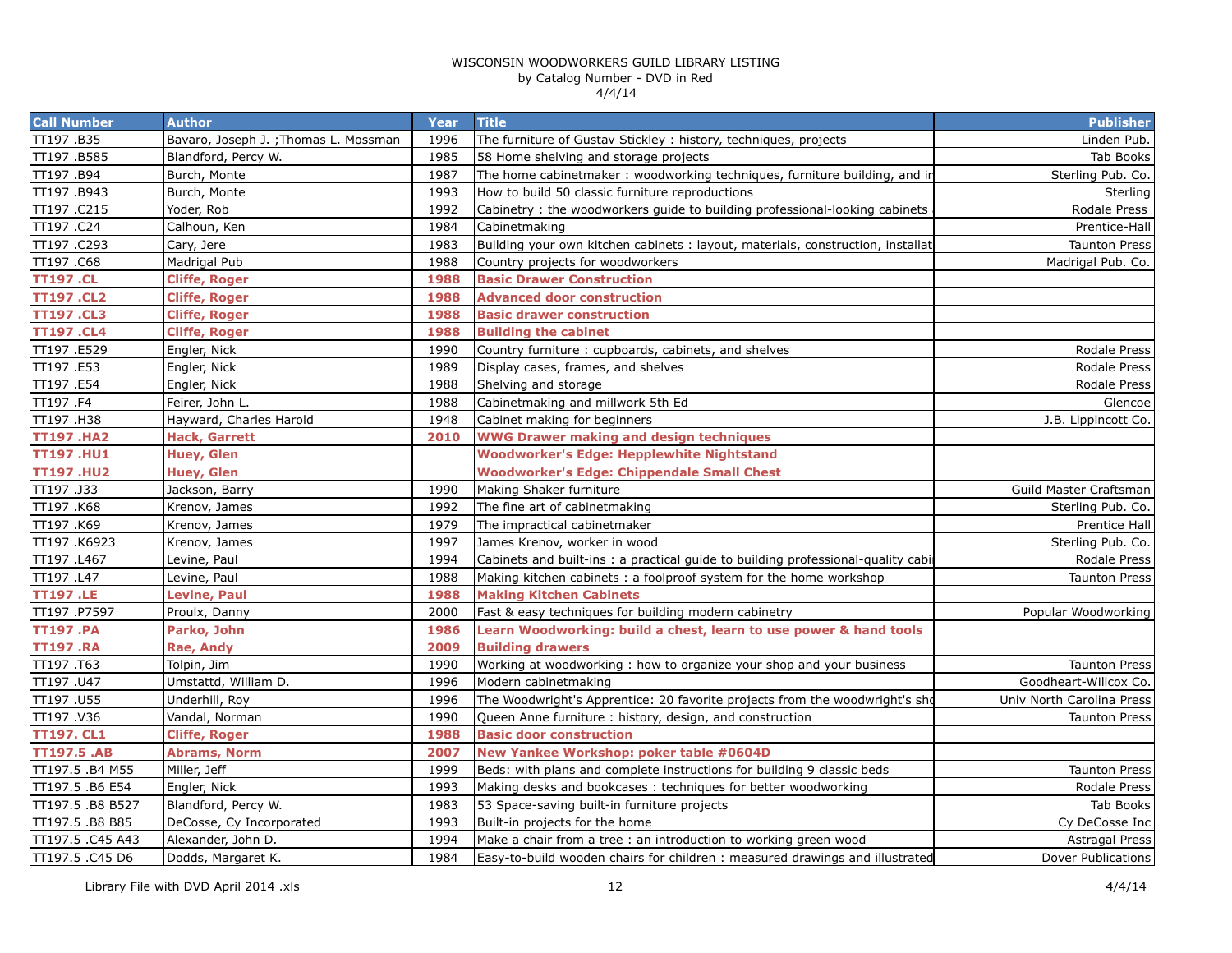| <b>Call Number</b> | <b>Author</b>                               | Year | <b>Title</b>                                                                   | <b>Publisher</b>       |
|--------------------|---------------------------------------------|------|--------------------------------------------------------------------------------|------------------------|
| TT197.5 .C45 D86   | Dunbar, Michael                             | 1984 | Make a windsor chair with Michael Dunbar                                       | <b>Taunton Press</b>   |
| TT197.5 .C45 H55   | Hill, Jack                                  | 1993 | Jack Hill's country chair making                                               | David & Charles        |
| TT197.5 .C45 M55   | Miller, Jeff                                | 1997 | Chairmaking & design                                                           | <b>Taunton Press</b>   |
| TT197.5 .C45 M55   | Miller, Jeff                                | 2006 | Chairmaking & design 2nd Edition                                               | <b>Taunton Press</b>   |
| TT197.5 .C45 M67   | Moser, Thos.                                | 1982 | Thos. Moser's Windsor chairmaking                                              | Sterling Pub. Co.      |
| TT197.5 .C5 M55    | Miller, Jeff                                | 2002 | Children's furniture projects                                                  | <b>Taunton Press</b>   |
| TT197.5 .D4 E54    | Engler, Nick                                | 1990 | Desks and bookcases                                                            | Rodale Press           |
| TT197.5.D47        | <b>Woodsmith Collection</b>                 | 1997 | Desks, tables and chairs                                                       | <b>August Home</b>     |
| TT197.5 .H43       | Hampton, Chuck                              | 1992 | Super serving carts                                                            | Endesigns              |
| TT197.5 .H43A      | Hampton, Chuck                              | 1992 | Fantastic flower carts                                                         | Endesigns              |
| TT197.5 .H43B      | Hampton, Chuck                              | 1993 | Sleighs                                                                        | Endesigns              |
| TT197.5 .H43C      | Hampton, Chuck                              | 1994 | Make the giant building set: Hi-rise                                           | Endesigns              |
| TT197.5 .H43D      | Hampton, Chuck                              | 1997 | Build a classic poster canopy doll bed and table                               | Endesigns              |
| TT197.5 .K57 B83   | Buchanan, George                            | 1995 | The kitchen: timeless traditional woodworking projects                         | Cassell                |
| <b>TT197.5 .MI</b> | Miller, Jeff                                | 1997 | <b>Chair Making Techniques</b>                                                 |                        |
| TT197.5 .09 A27    | Abram, Norm                                 | 1994 | The New Yankee workshop outdoor projects                                       | Little Brown           |
| TT197.5 .09 E64    | Engler, Nick                                | 1988 | Outdoor furniture                                                              | Rodale Press           |
| TT197.5 .09 H962   | Hylton, William H. ; Fred Matlack; Phil Geh | 1999 | Outdoor furniture for the backyard builder: easy-to-build projects for the yar | Readers Digest         |
| TT197.5 .09 H9621  | Hylton, William H. ; Fred Matlack; Phil Geh | 1995 | Rodale's step-by-step quide to outdoor furniture for the weekend woodworke     | Rodale Press           |
| TT197.5 .09 M37    | Martin, Ray ; Lee Rankin                    | 1993 | Building garden furniture: more than 30 beautiful outdoor projects             | Sterling Pub. Co.      |
| TT197.5.T3 C66     | Conover, Ernie                              | 1996 | Tables you can customize                                                       | <b>Betterway Books</b> |
| TT197.5.T3 E538    | Engler, Nick                                | 1995 | Making tables and chairs: techniques for better woodworking                    | Rodale Press           |
| TT197.5 .T3 F67    | Foster, Hugh                                | 1994 | Making wood tables: practical projects for every room                          | Sterling Pub. Co.      |
| TT197.5 .T3 G85    | Guidice, Anthony                            | 2000 | Tables: outstanding projects from America's best craftsmam                     | <b>Taunton Press</b>   |
| TT197.5 .T3 T339   | Woodworker's Journal                        | 2008 | Tables you can make: from classic to contemporary                              | Fox Chapel Pub.        |
| TT197.5.T65 T65    | Tolpin, Jim                                 | 1995 | The tool box book                                                              | <b>Taunton Press</b>   |
| <b>TT197.5 .UN</b> | <b>Underhill, Roy</b>                       | 1986 | <b>Chairmaking</b>                                                             |                        |
| TT197.5 .W6 A45    | Allen, Sam                                  | 1995 | Making workbenches: planning, building, outfitting                             | Sterling Pub.          |
| TT197.5 .W6 L36    | Landis, Scott                               | 1998 | The workbench book                                                             | <b>Taunton Press</b>   |
| TT199.B66          | Bonner, Kevin Jan                           | 1994 | Furniture restoration and repair for beginners                                 | Guild Master Craftsman |
| TT199.B663         | Bonner, Kevin Jan                           | 1999 | Furniture restoration workshop                                                 | Guild Master Craftsman |
| <b>TT199.FL</b>    | <b>Flexner, Bob</b>                         | 1987 | <b>Repairing Furniture</b>                                                     |                        |
| TT199 .H3          | Hayward, Charles Harold                     | 1967 | Furniture repairs                                                              | Van Nostrand           |
| TT199 .H64         | Holdstock, Ricky                            | 1993 | Seat weaving                                                                   | Guild Master Craftsman |
| TT199.J332         | Jackson, Albert; David Day                  | 1994 | Care & repair of furniture                                                     | <b>Taunton Press</b>   |
| TT199 .M4          | McGiffin, Robert F.                         | 1992 | Furniture care and conservation                                                | <b>AASLH Press</b>     |
| TT199 .R62         | Rodd, John                                  | 1987 | Repairing and restoring antique furniture                                      | David & Charles        |
| TT199.T38          | Taylor, V. J.                               | 1994 | The manual of furniture restoration                                            | David & Charles        |
| TT199.4 .C78       | Crump, Derrick                              | 1992 | The complete guide to wood finishes                                            | Simon & Schuster       |
| <b>TT199.4.DR</b>  | <b>Dresdner, Michael</b>                    | 1992 | <b>The Woodfinishing Video</b>                                                 |                        |
| TT199.4 .F57       | Fine Woodworking                            | 1986 | Fine woodworking on finishing and refinishing                                  | <b>Taunton Press</b>   |
| TT199.4 .J48       | Jewitt, Jeff                                | 2004 | Taunton's Complete Illustrated Guide to Finishing                              | <b>Taunton Press</b>   |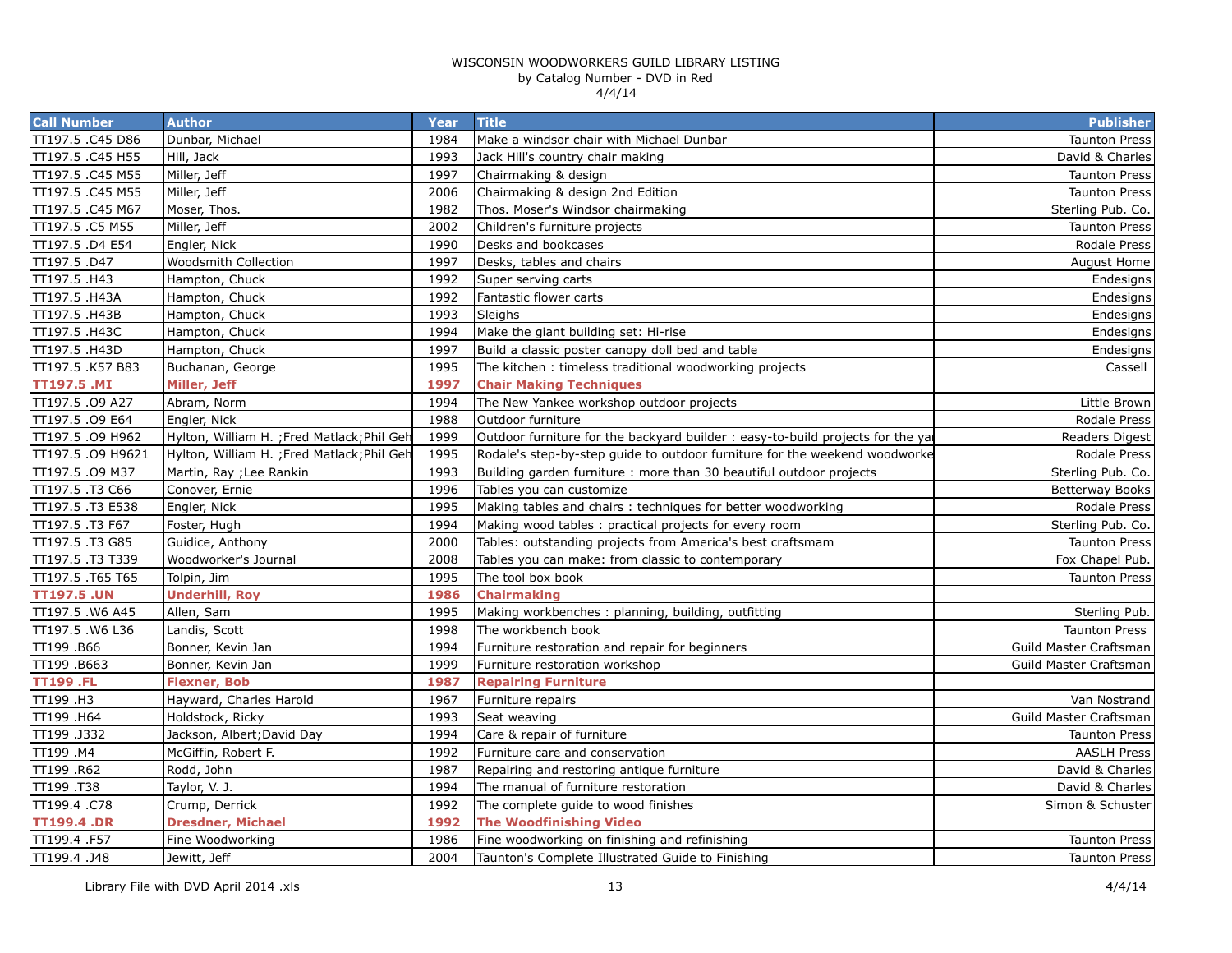| <b>Call Number</b>  | <b>Author</b>                             | Year | <b>Title</b>                                                                | <b>Publisher</b>       |
|---------------------|-------------------------------------------|------|-----------------------------------------------------------------------------|------------------------|
| <b>TT199.4.KL</b>   | Klausz, Frank                             | 1985 | Woodfinishing                                                               |                        |
| <b>TT199.4 .MA</b>  | Marks, D; Baggot, G.                      | 2001 | <b>Gilding &amp; chemical patinations</b>                                   |                        |
| TT199.4.02          | Oates, Lou                                | 1984 | The complete book of ready-to-finish furniture                              | Prentice-Hall          |
| TT199.4.W4          | Weaver, Diane M.                          | 1995 | Painted furniture : simple techniques for fresh, new looks                  | Sterling Pub. Co.      |
| TT199.7.B36         | Barton, Wayne                             | 1990 | Chip carving patterns                                                       | Sterling Pub. Co.      |
| TT199.7.B37         | Barton, Wayne                             | 1984 | Chip carving: techniques and patterns                                       | Sterling Pub. Co.      |
| TT199.7.B375        | Barton, Wayne                             | 1994 | New & traditional styles of chip carving : from classic to positive imaging | Sterling Pub. Co.      |
| TT199.7.B44         | Beiderman, Charles                        | 1988 | Beginner's handbook of woodcarving                                          | Dover Publications     |
| TT199.7.B48         | Berry, Bob                                | 1999 | Fish carving : an introduction                                              | Stackpole Books        |
| TT199.7.B54         | Scroll Saw Woodworking & Crafts Magazi    | 2009 | Big book of scroll saw woodworking                                          | Fox Chapel             |
| TT199.7.B73         | Bridgewater, Alan ; Gill Bridgewater      | 1991 | Carving totem poles & masks                                                 | Sterling               |
| TT199.7.B86         | Bull, Graham R.                           | 2001 | Woodcarver's problem solver                                                 | Sterling               |
| <b>TT199.7.BA</b>   | <b>Barton, Wayne</b>                      | 1987 | <b>Chip Carving</b>                                                         |                        |
| <b>TT199.7.BU</b>   | <b>Bush/Headley</b>                       | 1986 | <b>Carving Techniques &amp; Projects</b>                                    |                        |
| TT199.7.C76         | Crowell, Ivan H                           | 1977 | Chip carving patterns and designs                                           | Dover Publicatons      |
| TT199.7.E53         | Enlow, Harold L.                          | 1978 | How to carve faces in driftwood                                             | ABC Pub. Services      |
| TT199.7.F56         | Fine Woodworking                          | 1986 | Fine woodworking on carving: 40 articles                                    | <b>Taunton Press</b>   |
| TT199.7.G72         | Green. H. D.                              | 1977 | Carving realistic birds: a step-by-step manual with full-size patterns      | Dover Publicatons      |
| TT199.7.G7623       | Green, Larry; Altman, Mike                | 1996 | First projects for woodcarvers                                              | Schiffer Publishing    |
| TT199.7.H533        | Higginbotham, Bill                        | 1982 | Whittling                                                                   | Sterling Pub. Co.      |
| <b>TT199.7 .HA1</b> | Hall, Nora                                | 2006 | <b>Letter carving with Nora Hall</b>                                        |                        |
| <b>TT199.7.HA2</b>  | <b>Hall, Nora</b>                         | 2006 | Master woodcarving tips and shortcuts with Nora Hall                        |                        |
| TT199.7.I75         | Irish, Lora S.                            | 1997 | Classic carving patterns                                                    | <b>Taunton Press</b>   |
| TT199.7.L66         | Longabaugh, Rick                          | 2005 | Miniature clocks for the scroll saw                                         | Fox Chapel             |
| <b>TT199.7.LO</b>   | Lowe, Phil                                | 1985 | <b>Carve a Ball &amp; Claw Foot</b>                                         |                        |
| TT199.7 .M326       | Mann, Rip; Tammi Mann; Douglas Congdor    | 1994 | Sculpting traditional bowls                                                 | Schiffer Pub.          |
| TT199.7.M49         | Wheeler, William ; Charles Harold Hayward | 1972 | Woodcarving                                                                 | Fox Chapel             |
| TT199.7.N67         | Norbury, Ian                              | 1994 | Techniques of creative woodcarving                                          | Linden Pub.            |
| TT199.7.P87         | Pye, Chris                                | 2000 | Elements of woodcarving                                                     | Guild Master Craftsman |
| TT199.7.R35         | Ransom, Ron                               | 1988 | Angel carving and other favorites                                           | Schiffer Pub.          |
| TT199.7 .R355       | Ransom, Ron                               | 1991 | Carving santas with special interests                                       | Schiffer Pub.          |
| TT199.7 .R36        | Ransom, Ron                               | 1987 | Santa carving: a carving primer for beginning and advanced carvers          | Schiffer Pub.          |
| TT199.7 .R44        | Refsal, Harley                            | 1992 | Woodcarving in the Scandinavian style                                       | Sterling               |
| TT199.7.S55         | Shourds, Harry, Hillman, Anthony          | 1982 | Carving shorebirds with full size templates                                 | Dover Publicatons      |
| TT199.7.S56         | Shourds, Harry, Hillman, Anthony          | 1981 | Carving duck decoys with full size templates for hollow construction        | Dover Publicatons      |
| TT199.7.S65         | Smith, Billy J.                           | 1993 | Carving clowns & circus wagons                                              | Sterling Pub. Co.      |
| TT199.7.S8613       | Sundqvist, Wille                          | 1990 | Swedish carving techiques                                                   | <b>Taunton Press</b>   |
| <b>TT199.7.SO1</b>  | Sommerfeld, Marc                          | 2003 | <b>Cabinetmaking made easy</b>                                              |                        |
| TT199.7.SO2         | <b>Sommerfeld, Marc</b>                   | 2007 | Arched raised panels made easy                                              |                        |
| <b>TT199.7.SO3</b>  | <b>Sommerfeld, Marc</b>                   | 2003 | <b>Glass panel doors made easy</b>                                          |                        |
| TT199.7.SO4         | <b>Sommerfeld, Marc</b>                   | 2003 | Mini-raised panels made easy                                                |                        |
| <b>TT199.7.SO5</b>  | <b>Sommerfeld, Marc</b>                   | 2007 | Mitered raised panels made easy                                             |                        |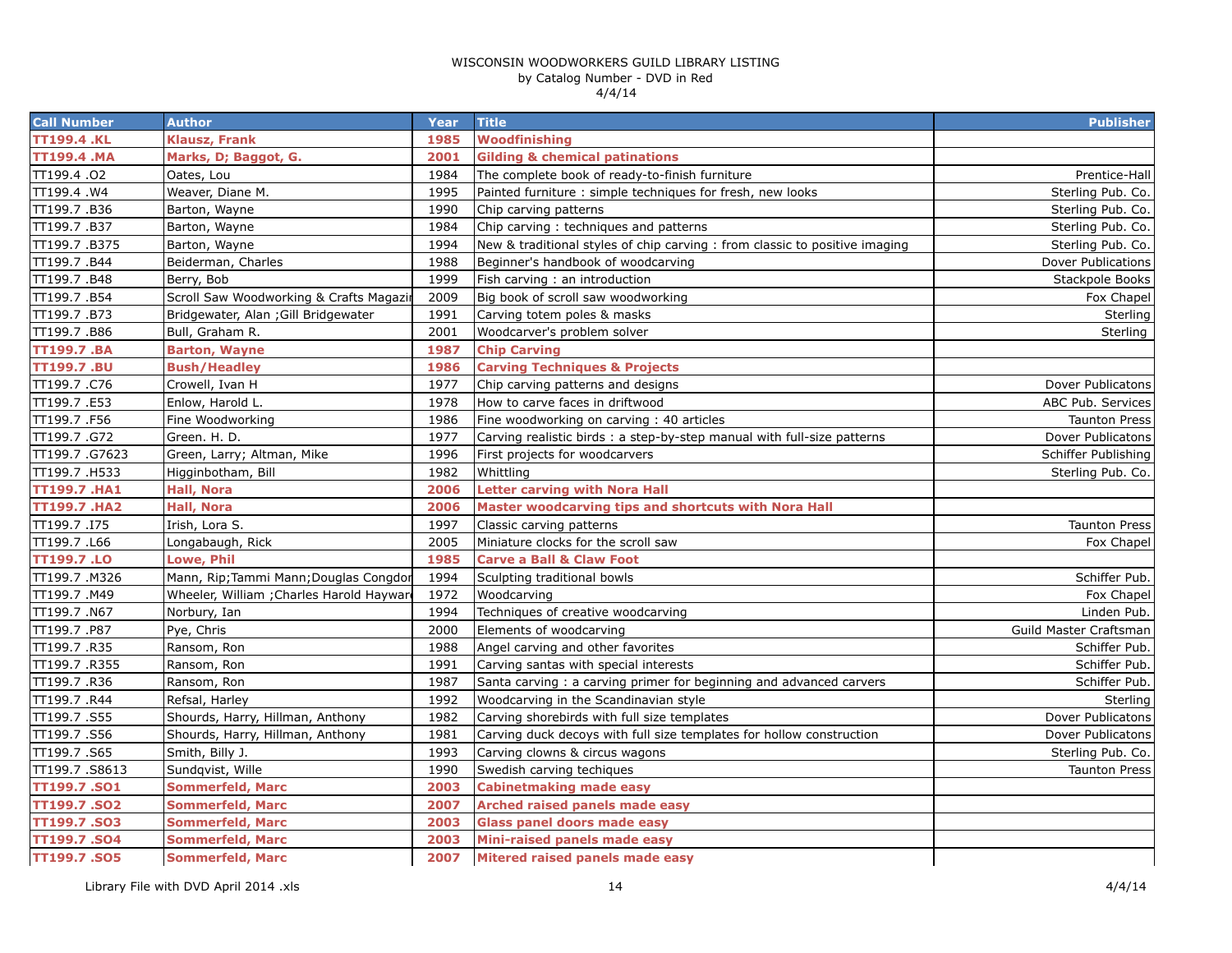| <b>Call Number</b> | <b>Author</b>                             | <b>Year</b> | <b>Title</b>                                                               | <b>Publisher</b>       |
|--------------------|-------------------------------------------|-------------|----------------------------------------------------------------------------|------------------------|
| TT199.7.SO6        | Sommerfeld, Marc                          | 2007        | Shaker raised panels made easy                                             |                        |
| TT199.7.T345       | Tangerman, E. J.                          | 1984        | Complete guide to wood carving                                             | Sterling Pub. Co.      |
| TT199.7.T37        | Tangerman, E. J.                          | 1979        | 1001 designs for whittling and woodcarving                                 | Bonanza Books          |
| TT199.7.T377       | Tangerman, E. J.; E. Zimmerman            | 1984        | Woodcarver's library                                                       | Greenwich House        |
| TT199.7.U67        | Upton, John                               | 1985        | A woodcarver's primer                                                      | Sterling Pub. Co.      |
| TT199.7.W643       | Wolfe, Tom ; Douglas Congdon-Martin       | 1990        | Santa and his friends: carving with Tom Wolfe                              | Schiffer Pub.          |
| TT199.7.Z55        | Zimmerman, Eric                           | 1983        | Carving horses in wood                                                     | Sterling               |
| TT199.8.C48        | Chapman, Al                               | 1995        | Learning the art of pyrography: burning images on wood, paper, and leather | Schiffer Pub.          |
| TT199.8.G67        | Gregory, Norma                            | 2003        | Designs for pyrography and other crafts                                    | Guild Master Craftsman |
| TT199.8 .P66       | Poole, Stephen                            | 1995        | The complete pyrography                                                    | Guild Master Craftsman |
| TT199.8.W1         | Walnut Hollow Farm                        | 1978        | Creative woodburning: a collection of beautiful patterns                   | Walnut Hollow Farm     |
| TT199.8.W4         | Walnut Hollow Farm                        | 1986        | Creative woodburning book IV: a guide to fundamental and advanced technic  | Walnut Hollow Farm     |
| <b>TT199.8.WA</b>  | <b>Walters, Sue</b>                       | 2009        | <b>Pyrography Workshop</b>                                                 |                        |
| TT200 .A18         | Gunter, Veronika Alice                    | 2004        | 400 Wood Boxes                                                             | Lark Books             |
| TT200.B26          | Bennett, John                             | 1993        | Making little boxes from wood                                              | Guild Master Craftsman |
| TT200.C73          | Crabb, Tom                                | 1985        | Making wood boxes with a band saw                                          | Sterling Pub. Co.      |
| TT200 .F48         | Fine Woodworking                          | 1977        | Fine woodworking: biennial design book                                     | <b>Taunton Press</b>   |
| <b>TT200 .FR</b>   | Frid, Tage                                | 1992        | <b>Veneering Solid Wood - Fine Woodworking</b>                             |                        |
| TT200 .H25         | Haigh, Raymond                            | 1994        | Classic clocks for woodworkers : complete patterns for 21 clocks           | Cassell                |
| TT200 .H48         | Hill, Jack                                | 1995        | Country woodworker: how to make rustic furniture, utensils, and decoration | Chronicle Books        |
| TT200.J33          | Jacobson, James A.                        | 1986        | Making small wooden boxes                                                  | Sterling               |
| <b>TT200.KE</b>    | Keil, Darryl                              |             | Working with Veneer- A complete step by step guide                         |                        |
| TT200 .L9397       | Lydgate, Tony                             | 1996        | The art of making elegant jewelry boxes: design & techniques               | Sterling Publishing    |
| TT200 .N24         | Nagyszalanczy, Sandor                     | 1995        | Fixing and avoiding woodworking mistakes                                   | <b>Taunton Press</b>   |
| TT200.S6           | Spielman, Patrick E.                      | 1982        | Making wood signs                                                          | Sterling Pub.          |
| TT200.S67          | Shath Square, David                       | 1995        | The veneering book                                                         | <b>Taunton Press</b>   |
| TT200.S72          | Stowe, Doug                               | 2009        | Rustic furniture basics                                                    | <b>Taunton Press</b>   |
| TT200.S74          | Stevens, W.C., N. Turner                  | 2008        | Woodbending Handbook                                                       | Fox Chapel Pub.        |
| TT200 .T554        | Tolpin, Jim                               | 1995        | Going professional: a woodworker's guide                                   | Linden Pub.            |
| TT200.V65          | Vollmer, Jeff                             | 2009        | Puzzle boxes: fun and intriguing band saw projects with DVD                | Popular Woodworking    |
| <b>TT200.VA</b>    | <b>Vacuum Pressing Sytems</b>             |             | <b>Veneering and Laminating with Vacuum</b>                                |                        |
| TT201 .A75         | Ashby, Tim; Peter Ashby                   | 1993        | Woodturner's wooden clock cases                                            | Linden Pub.            |
| TT201.B43          | Baker, Mark                               | 2003        | Woodturning projects: a workshop guide to shapes                           | Guild Master Craftsman |
| TT201.B57          | Blandford, Percy W.                       | 1990        | The woodturner's bible                                                     | Tab Books              |
| TT201 .C66         | Conover, Ernie                            | 1993        | The lathe book: a complete guide to the wood craftsman                     | <b>Taunton Press</b>   |
| TT201.C74          | Cripps, Mike ; Jeffrey B. Snyder          | 1996        | Turning pens and desk accessories                                          | Schiffer Pub.          |
| <b>TT201.CO</b>    | Conover, Ernie                            |             | <b>Turning Furniture Spindles</b>                                          |                        |
| <b>TT201.CO2</b>   | <b>Conover, Ernie</b>                     | 1996        | <b>Turning for Furniture</b>                                               |                        |
| TT201 .D94         | Ditmer, Judith Anne                       | 1994        | Basic bowl turning with Judy Ditmer                                        | Schiffer Publishing    |
| TT201.F32          | Hiebert, John, H. Hazeu, T. Bergen, H. Be | 2004        | Fabulous Turned - Wood Projects                                            | Sterling Publishing    |
| TT201.H775         | Hunnex, John                              | 1993        | Woodturning: a source book of shapes                                       | Guild Master Craftsman |
| TT201 .J33         | Jacobson, James A.                        | 1987        | Small & unusual woodturning projects                                       | Sterling Pub. Co.      |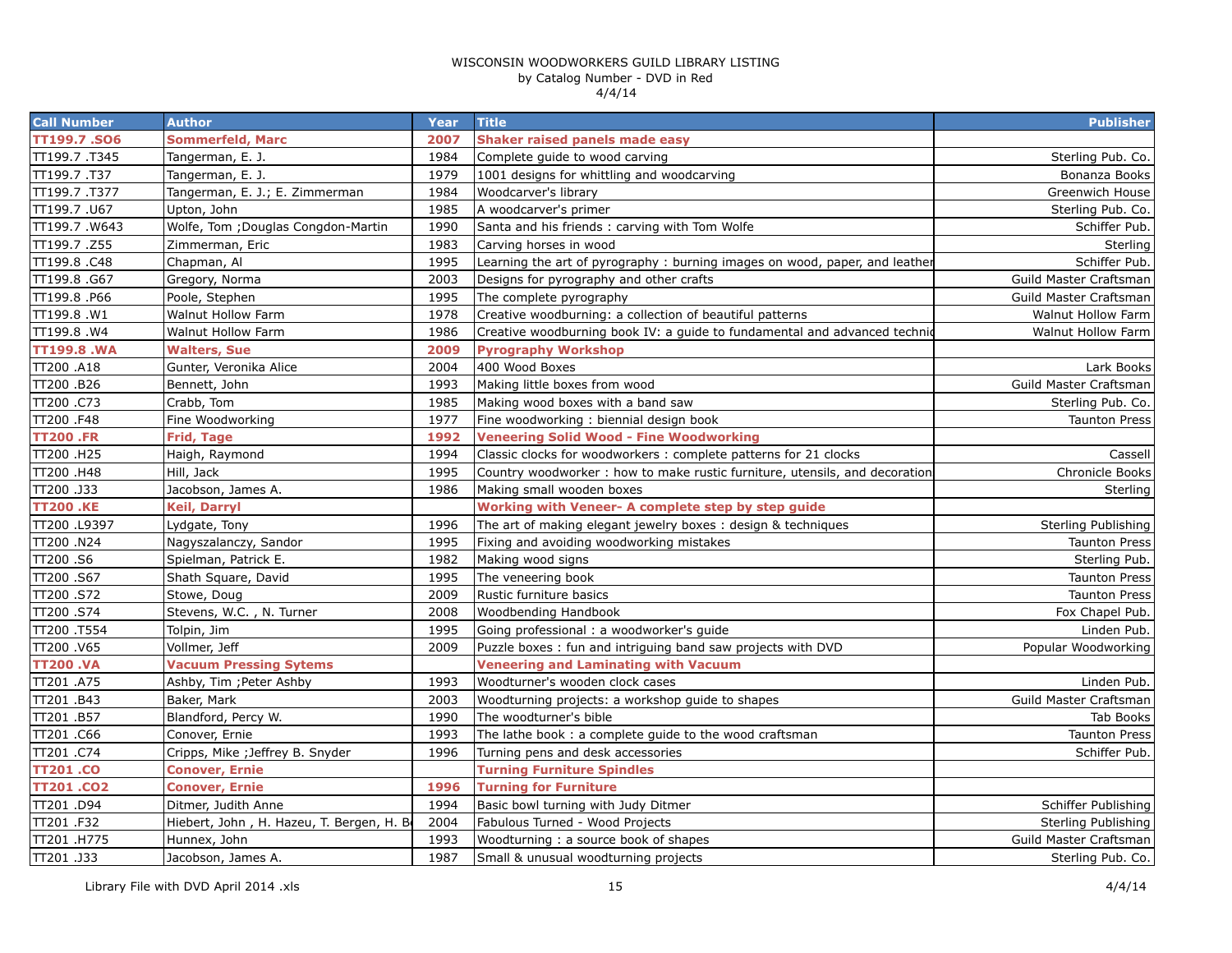| <b>Call Number</b>  | <b>Author</b>                          | Year | <b>Title</b>                                                                     | <b>Publisher</b>         |
|---------------------|----------------------------------------|------|----------------------------------------------------------------------------------|--------------------------|
| TT201 .K49          | Key, Ray                               | 1985 | Woodturning & design                                                             | B.T. Batsford            |
| TT201.M67           | Mortimer, Stuart                       | 1995 | Techniques of spiral work: a practical guide to the craft of making twists by    | Linden Pub.              |
| TT201.N5            | Nish, Dale L.                          | 1986 | Master Woodturners                                                               | Craft Supplies USA       |
| TT201 .N56          | Nish, Dale L.                          | 1975 | Creative woodturning                                                             | Brigham Young Univ Press |
| TT201.P3            | Pain, F.; James A. Jacobson            | 1990 | Practical woodturner                                                             | Sterling Pub. Co.        |
| TT201.R338          | Raffan, Richard                        | 1991 | Turning projects                                                                 | <b>Taunton Press</b>     |
| TT201.R34           | Raffan, Richard                        | 2001 | Turning wood with Richard Raffan                                                 | <b>Taunton Press</b>     |
| TT201.R93           | Regester, David                        | 1993 | Basic woodturning techniques                                                     | B.T. Batsford            |
| TT201 .T87          | Better Homes and Gardens               | 1993 | Wood turning techniques and projected you can make                               | Meredith Books           |
| TT201 .U83          | Guild Master Craftsman                 | 1995 | Useful woodturning projects: the best from Woodturning magazine                  | Guild Master Craftsman   |
| TT202.C48           | Child, Peter ; Roy Child               | 1997 | The craftsman woodturner                                                         | Guild Master Craftsman   |
| TT202.C66           | Conover, Ernie                         | 1996 | Turning for furniture : creating furniture parts on your lathe                   | <b>Taunton Press</b>     |
| TT202.D38           | Darlow, Mike                           | 2004 | Turned chessman: for collectors, players & woodworkers                           | Fox Chapel               |
| <b>TT202.EL1</b>    | <b>Ellsworth, David</b>                | 1994 | Tips for Turners 1: sharpening gouges, faceplates, chucks                        |                          |
| <b>TT202.EL2</b>    | <b>Ellsworth, David</b>                | 1994 | Tips for Turners 2: lathe, vacuum chucks, dust, heating                          |                          |
| <b>TT202.EL3</b>    | <b>Ellsworth, David</b>                | 1994 | Tips for Turners 3: materials, orientation, hollowing, finishing                 |                          |
| <b>TT202.ELT</b>    | <b>Ellsworth, David</b>                | 1994 | Tools for Hollow Turning: history, bent tool design, form                        |                          |
| TT202 .JO1          | Jordan, John                           | 1993 | <b>Bowl Turning</b>                                                              |                          |
| <b>TT202.JO2</b>    | Jordan, John                           | 1993 | Hollow Turning: shear cutting, tools, grain orientation                          |                          |
| <b>TT202.KL</b>     | <b>Klein, Bonnie</b>                   | 1993 | <b>Woodturning II: bowls and other projects</b>                                  |                          |
| <b>TT202.RA</b>     | <b>Raffan, Richard</b>                 | 1995 | <b>Turning Projects</b>                                                          |                          |
| <b>TT202.SP1</b>    | <b>Springett, David</b>                | 2008 | <b>Woodturning wizardry</b>                                                      |                          |
| <b>TT202.SP2</b>    | <b>Springett, David</b>                | 2008 | <b>Elliptical Turning: an introduction</b>                                       |                          |
| <b>TT202.ST</b>     | <b>Stubbs, Del</b>                     | 2003 | <b>Bowl Turning</b>                                                              |                          |
| <b>TT202.TH</b>     | <b>Theobald, Curt</b>                  |      | 03 & 200 Segmented Turning (Double DVD set)                                      |                          |
| <b>TT202.WH</b>     | <b>White, Dennis</b>                   | 2008 | <b>Twists and advanced turning</b>                                               |                          |
| TT203.B76           | Brown, Emmett ; Cyril Brown; R. Sorsky | 1982 | Polychromatic assembly for woodturning                                           | Linden Pub. Co.          |
| TT203.D57           | Ditmer, Judy ; Douglas Congdon-Martin  | 1994 | Turning wooden jewelry                                                           | Schiffer Pub.            |
| TT203.D86           | Dunbar, Michael                        | 1990 | Woodturning for cabinetmakers                                                    | Sterling Pub. Co.        |
| TT203.H96           | Hunnex, John                           | 2003 | Woodturning Forms and Materials                                                  | Guild Master Craftsman   |
| TT203.R63           | Roberts, S. Gary                       | 2000 | Masterful Woodturning: Projects and inspiration for the skilled turner           | Sterling                 |
| TT203. T53          | Tibbetts, Malcolm                      | 2004 | The Art of Segmented Wood Turning: a step-by-step guide                          | Linden Publishing        |
| <b>TT203.5 .AD</b>  | <b>Adams, Marc</b>                     | 2005 | <b>Advanced Router Jigs &amp; Fixtures</b>                                       |                          |
| TT203.5.B55         | Blandford, Percy W.                    | 1993 | 24 router projects                                                               | <b>TAB Books</b>         |
| <b>TT203.5 .BA</b>  | <b>Bartz. Jim</b>                      | 2006 | Sign carving with your router: a step-by-sep guide to making custom wooden signs |                          |
| TT203.5.C47         | Chaffin, Casey; Nick Engler            | 1988 | Projects for the router                                                          | Sterling Pub. Co.        |
| TT203.5.C66         | Conover, Ernie                         | 1994 | The router table book                                                            | <b>Taunton Press</b>     |
| <b>TT203.5 .CL1</b> | <b>Cliffe, Roger</b>                   | 1993 | <b>Router drawer basics</b>                                                      |                          |
| TT203.5 .CL2        | <b>Cliffe, Roger</b>                   | 1988 | Crown & arch doors, router made panels                                           |                          |
| <b>TT203.5 .CL3</b> | <b>Cliffe, Roger</b>                   | 1988 | Cope & stick router, raised panel doors                                          |                          |
| TT203.5 .D43        | DeCristoforo, R. J.                    | 1994 | The portable router book                                                         | <b>TAB Books</b>         |
| TT203.5 .E53        | Engler, Nick                           | 1993 | Advanced routing: techniques for better woodworking                              | Rodale Press             |